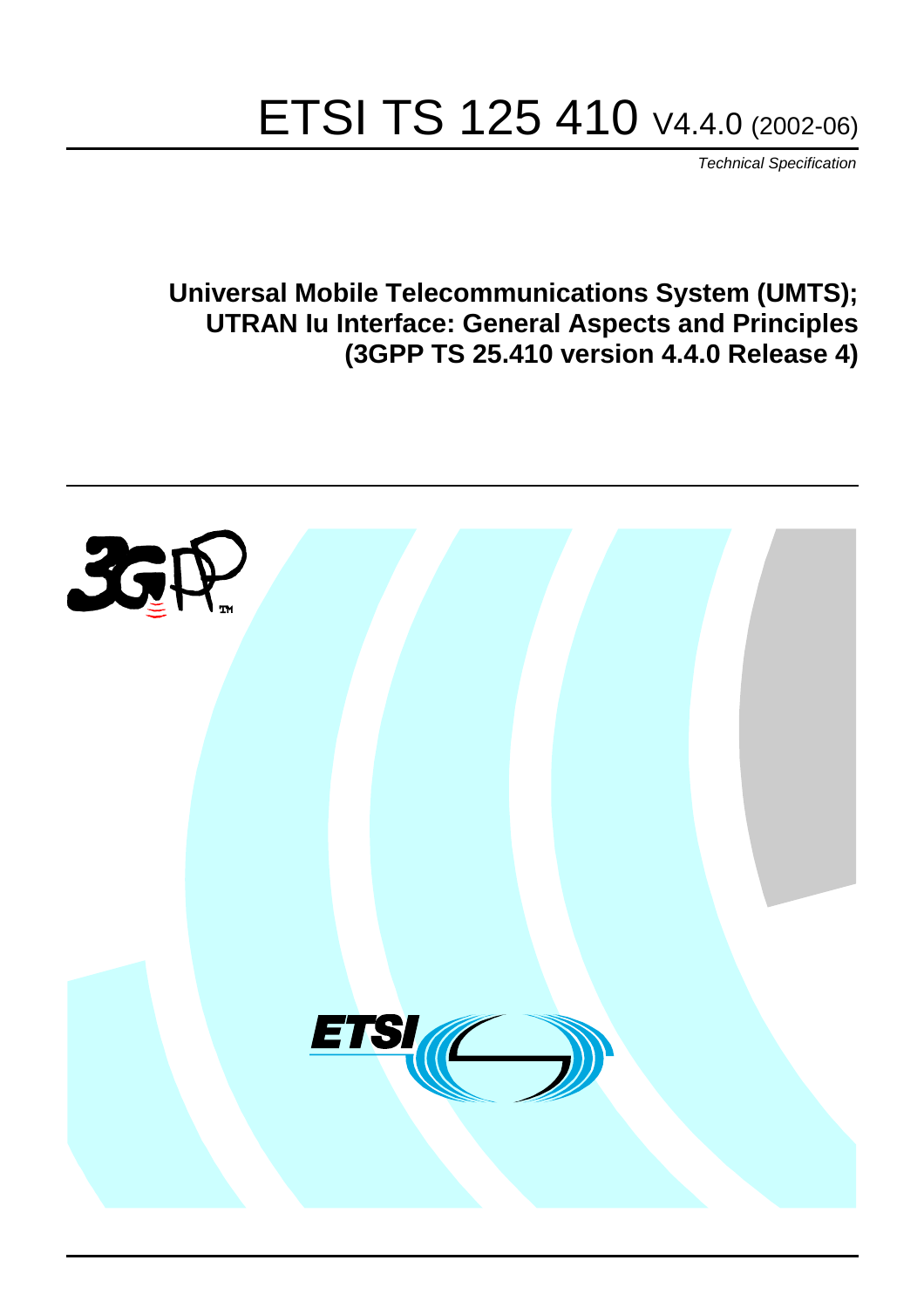Reference RTS/TSGR-0325410v440

> Keywords UMTS

#### **ETSI**

#### 650 Route des Lucioles F-06921 Sophia Antipolis Cedex - FRANCE

Tel.: +33 4 92 94 42 00 Fax: +33 4 93 65 47 16

Siret N° 348 623 562 00017 - NAF 742 C Association à but non lucratif enregistrée à la Sous-Préfecture de Grasse (06) N° 7803/88

#### **Important notice**

Individual copies of the present document can be downloaded from: [http://www.etsi.org](http://www.etsi.org/)

The present document may be made available in more than one electronic version or in print. In any case of existing or perceived difference in contents between such versions, the reference version is the Portable Document Format (PDF). In case of dispute, the reference shall be the printing on ETSI printers of the PDF version kept on a specific network drive within ETSI Secretariat.

Users of the present document should be aware that the document may be subject to revision or change of status. Information on the current status of this and other ETSI documents is available at <http://portal.etsi.org/tb/status/status.asp>

> If you find errors in the present document, send your comment to: [editor@etsi.fr](mailto:editor@etsi.fr)

#### **Copyright Notification**

No part may be reproduced except as authorized by written permission. The copyright and the foregoing restriction extend to reproduction in all media.

> © European Telecommunications Standards Institute 2002. All rights reserved.

**DECT**TM, **PLUGTESTS**TM and **UMTS**TM are Trade Marks of ETSI registered for the benefit of its Members. **TIPHON**TM and the **TIPHON logo** are Trade Marks currently being registered by ETSI for the benefit of its Members. **3GPP**TM is a Trade Mark of ETSI registered for the benefit of its Members and of the 3GPP Organizational Partners.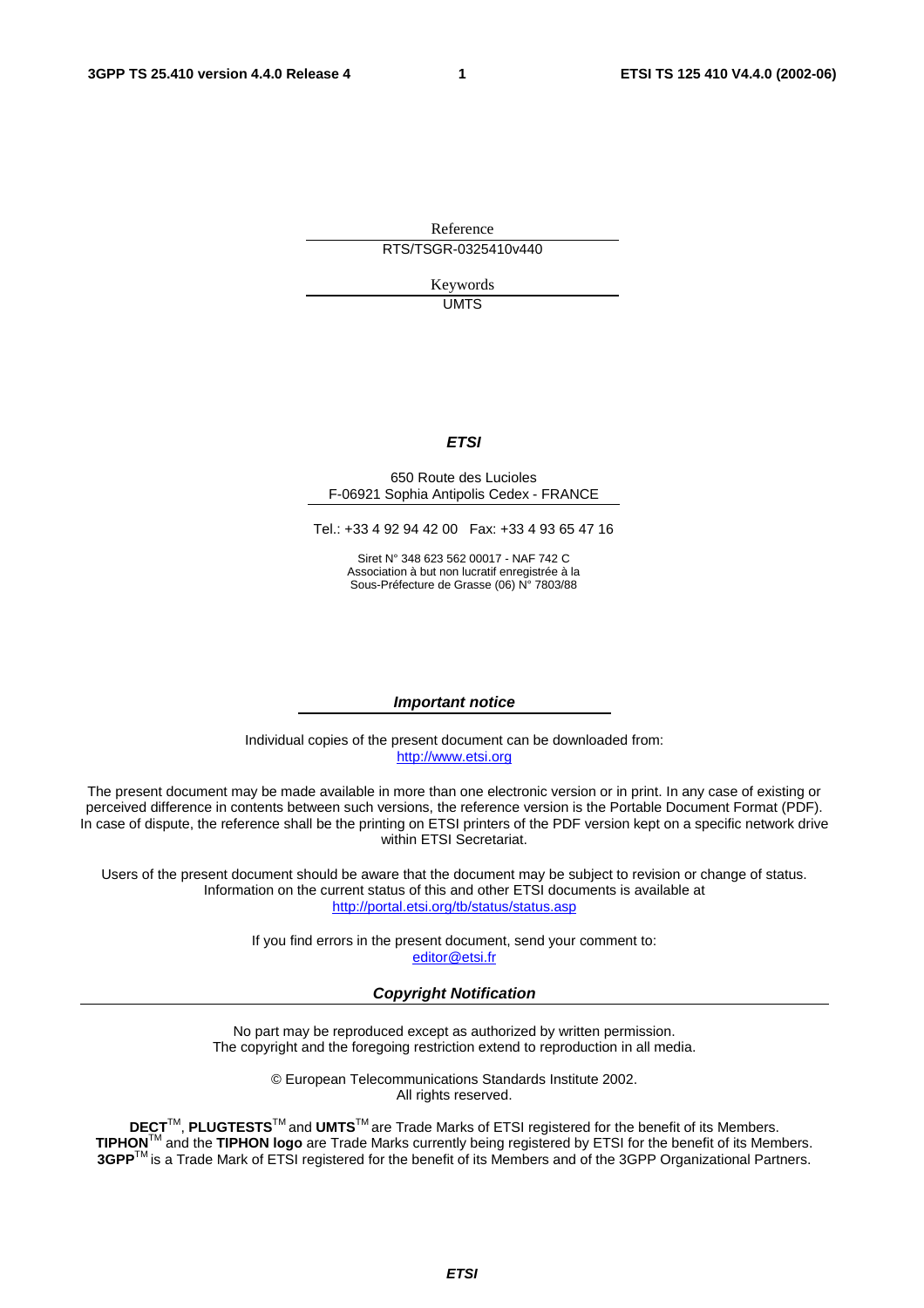## Intellectual Property Rights

IPRs essential or potentially essential to the present document may have been declared to ETSI. The information pertaining to these essential IPRs, if any, is publicly available for **ETSI members and non-members**, and can be found in ETSI SR 000 314: *"Intellectual Property Rights (IPRs); Essential, or potentially Essential, IPRs notified to ETSI in respect of ETSI standards"*, which is available from the ETSI Secretariat. Latest updates are available on the ETSI Web server ([http://webapp.etsi.org/IPR/home.asp\)](http://webapp.etsi.org/IPR/home.asp).

Pursuant to the ETSI IPR Policy, no investigation, including IPR searches, has been carried out by ETSI. No guarantee can be given as to the existence of other IPRs not referenced in ETSI SR 000 314 (or the updates on the ETSI Web server) which are, or may be, or may become, essential to the present document.

### Foreword

This Technical Specification (TS) has been produced by ETSI 3rd Generation Partnership Project (3GPP).

The present document may refer to technical specifications or reports using their 3GPP identities, UMTS identities or GSM identities. These should be interpreted as being references to the corresponding ETSI deliverables.

The cross reference between GSM, UMTS, 3GPP and ETSI identities can be found under [www.etsi.org/key](http://www.etsi.org/key) .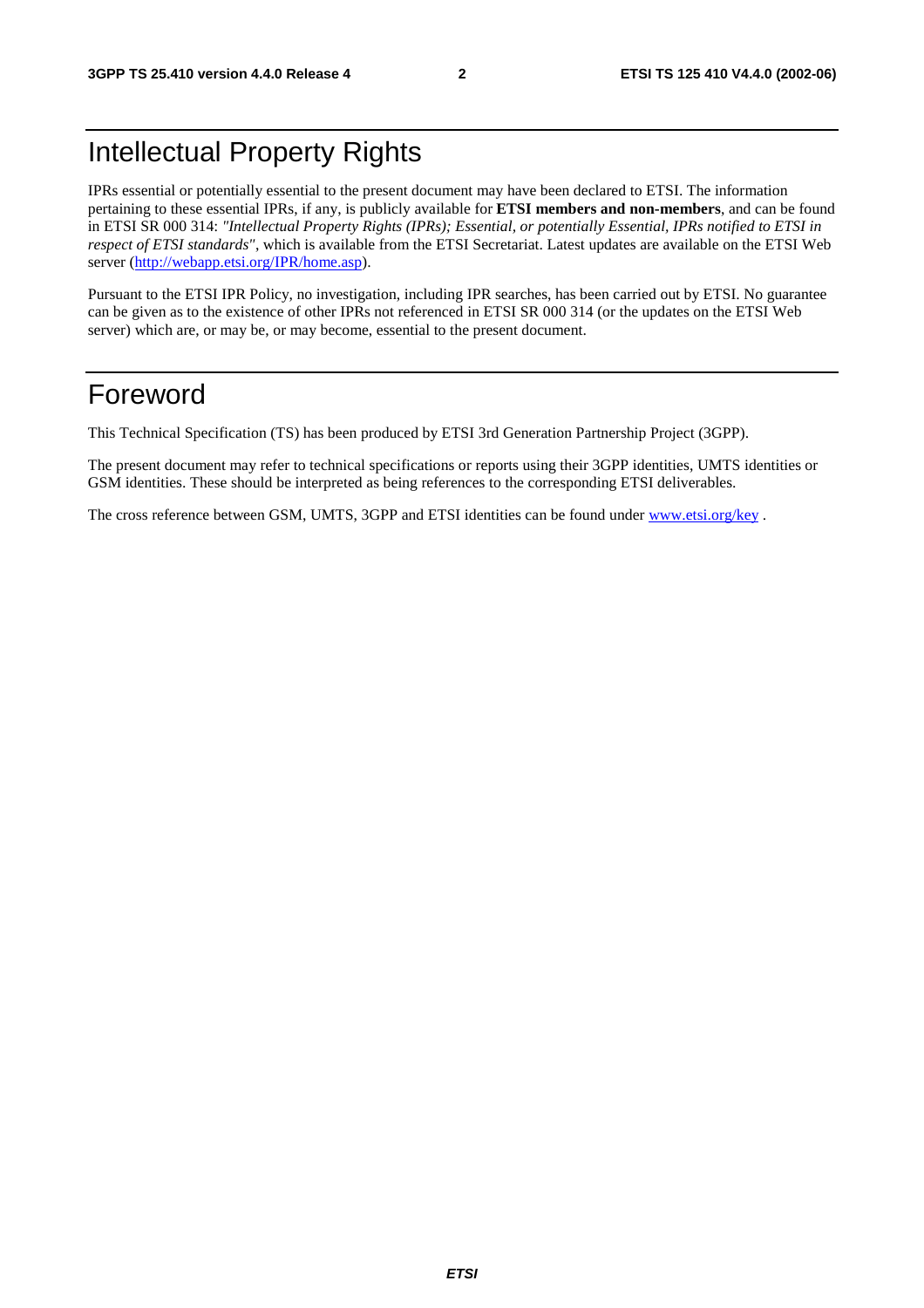$\mathbf{3}$ 

## Contents

| 1              |  |  |  |  |  |
|----------------|--|--|--|--|--|
| 2              |  |  |  |  |  |
| 3              |  |  |  |  |  |
| 3.1            |  |  |  |  |  |
| 3.2<br>3.3     |  |  |  |  |  |
|                |  |  |  |  |  |
| 4              |  |  |  |  |  |
| 4.1            |  |  |  |  |  |
| 4.1.1          |  |  |  |  |  |
| 4.1.2          |  |  |  |  |  |
| 4.2<br>4.3     |  |  |  |  |  |
| 4.4            |  |  |  |  |  |
| 4.5            |  |  |  |  |  |
| 4.5.1          |  |  |  |  |  |
| 4.5.1.1        |  |  |  |  |  |
| 4.5.1.1.1      |  |  |  |  |  |
| 4.5.1.1.2      |  |  |  |  |  |
| 4.5.1.1.3      |  |  |  |  |  |
| 4.5.1.1.4      |  |  |  |  |  |
| 4.5.1.2        |  |  |  |  |  |
| 4.5.2          |  |  |  |  |  |
| 4.5.2.1        |  |  |  |  |  |
| 4.5.2.2        |  |  |  |  |  |
| 4.5.3          |  |  |  |  |  |
| 5              |  |  |  |  |  |
| 5.1            |  |  |  |  |  |
| 5.2            |  |  |  |  |  |
| 5.2.1          |  |  |  |  |  |
| 5.2.2          |  |  |  |  |  |
| 5.2.3<br>5.2.4 |  |  |  |  |  |
| 5.3            |  |  |  |  |  |
| 5.3.1          |  |  |  |  |  |
| 5.3.2          |  |  |  |  |  |
| 5.4            |  |  |  |  |  |
| 5.4.1          |  |  |  |  |  |
| 5.4.2          |  |  |  |  |  |
| 5.4.3          |  |  |  |  |  |
| 5.4.4          |  |  |  |  |  |
| 5.4.5          |  |  |  |  |  |
| 5.4.6          |  |  |  |  |  |
| 5.4.7          |  |  |  |  |  |
| 5.5            |  |  |  |  |  |
| 5.5.1          |  |  |  |  |  |
| 5.5.2<br>5.6   |  |  |  |  |  |
| 5.6.1          |  |  |  |  |  |
| 5.6.2          |  |  |  |  |  |
| 5.6.2.1        |  |  |  |  |  |
|                |  |  |  |  |  |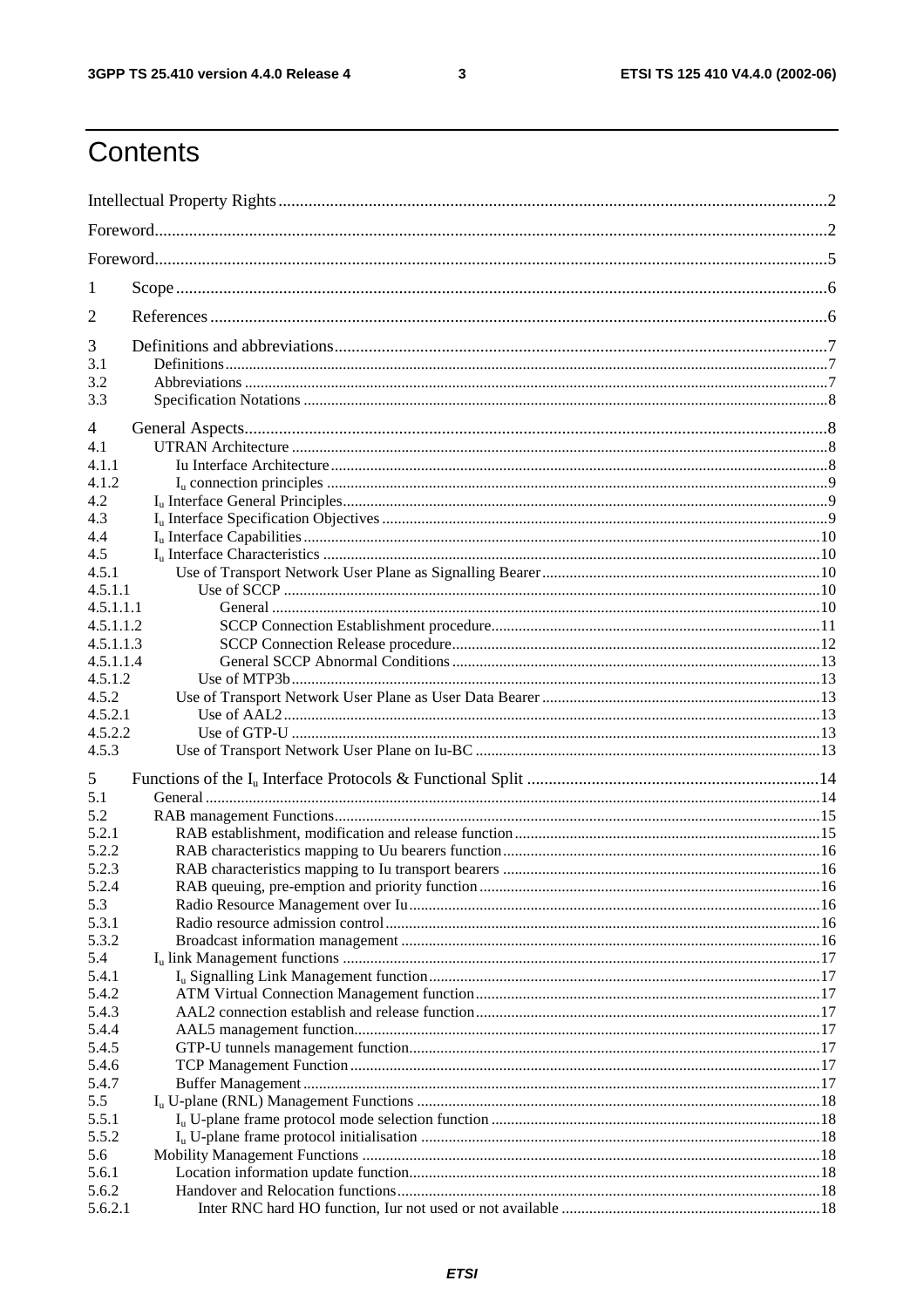#### $\overline{\mathbf{4}}$

| 5.6.2.2 |                               |  |
|---------|-------------------------------|--|
| 5.6.2.3 |                               |  |
| 5.6.2A  |                               |  |
| 5.6.3   |                               |  |
| 5.7     |                               |  |
| 5.7.1   |                               |  |
| 5.7.1.1 |                               |  |
| 5.7.1.2 |                               |  |
| 5.7.2   |                               |  |
| 5.7.2.1 |                               |  |
| 5.7.2.2 |                               |  |
| 5.8     |                               |  |
| 5.8.1   |                               |  |
| 5.8.2   |                               |  |
| 5.8.3   |                               |  |
| 5.8.4   |                               |  |
| 5.9     |                               |  |
| 5.9.1   |                               |  |
| 6       |                               |  |
| 6.1     |                               |  |
| 6.2     |                               |  |
| 6.3     |                               |  |
| 6.4     |                               |  |
| 7       |                               |  |
| 7.1     |                               |  |
| 7.2     |                               |  |
| 7.3     |                               |  |
| 7.4     |                               |  |
| 7.5     |                               |  |
| 7.6     |                               |  |
| 7.7     |                               |  |
|         | <b>Annex A (informative):</b> |  |
|         |                               |  |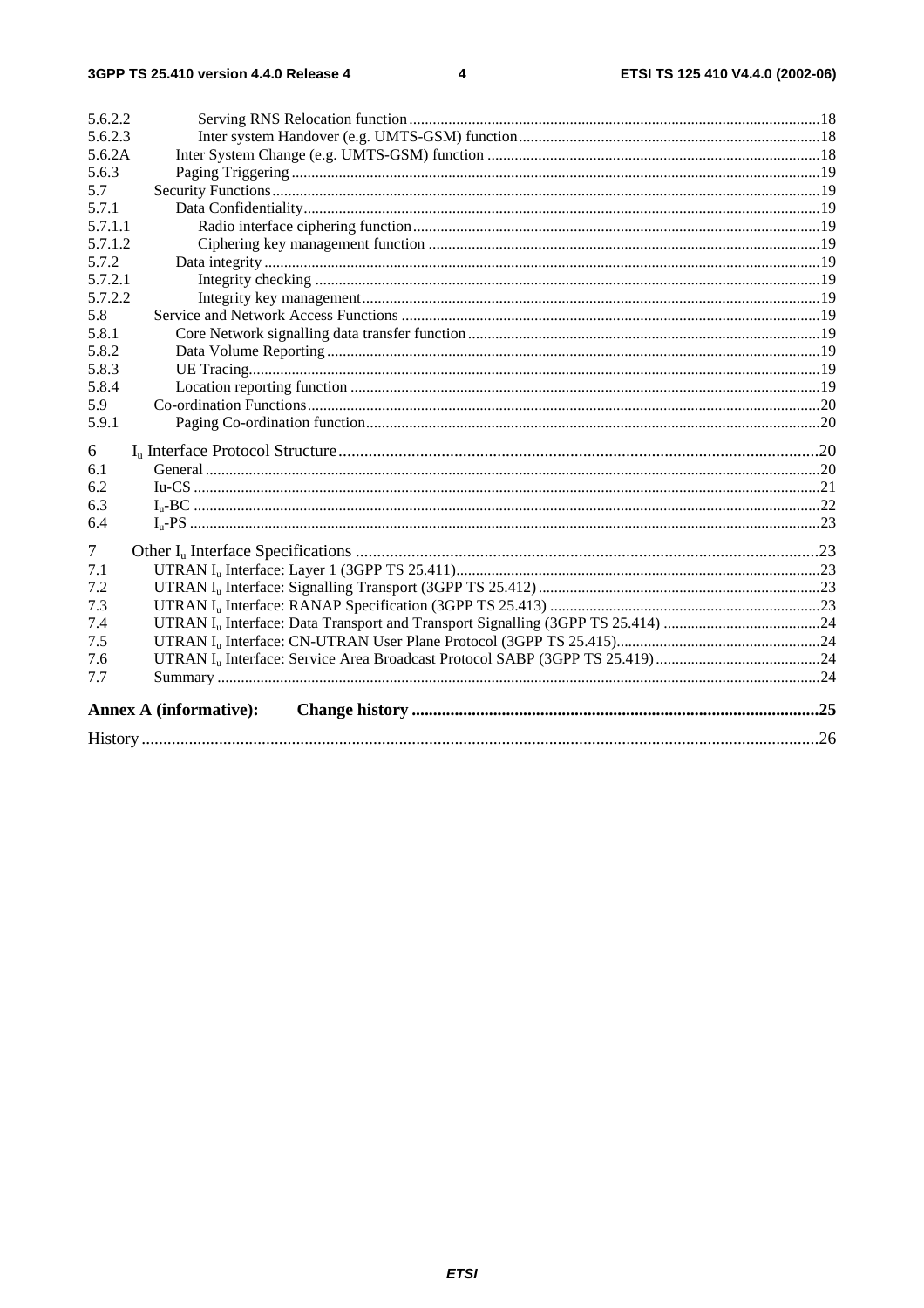## Foreword

This Technical Specification (TS) has been produced by the 3<sup>rd</sup> Generation Partnership Project (3GPP).

The contents of the present document are subject to continuing work within the TSG and may change following formal TSG approval. Should the TSG modify the contents of the present document, it will be re-released by the TSG with an identifying change of release date and an increase in version number as follows:

Version x.y.z

where:

- x the first digit:
	- 1 presented to TSG for information;
	- 2 presented to TSG for approval;
	- 3 or greater indicates TSG approved document under change control.
- y the second digit is incremented for all changes of substance, i.e. technical enhancements, corrections, updates, etc.
- z the third digit is incremented when editorial only changes have been incorporated in the document.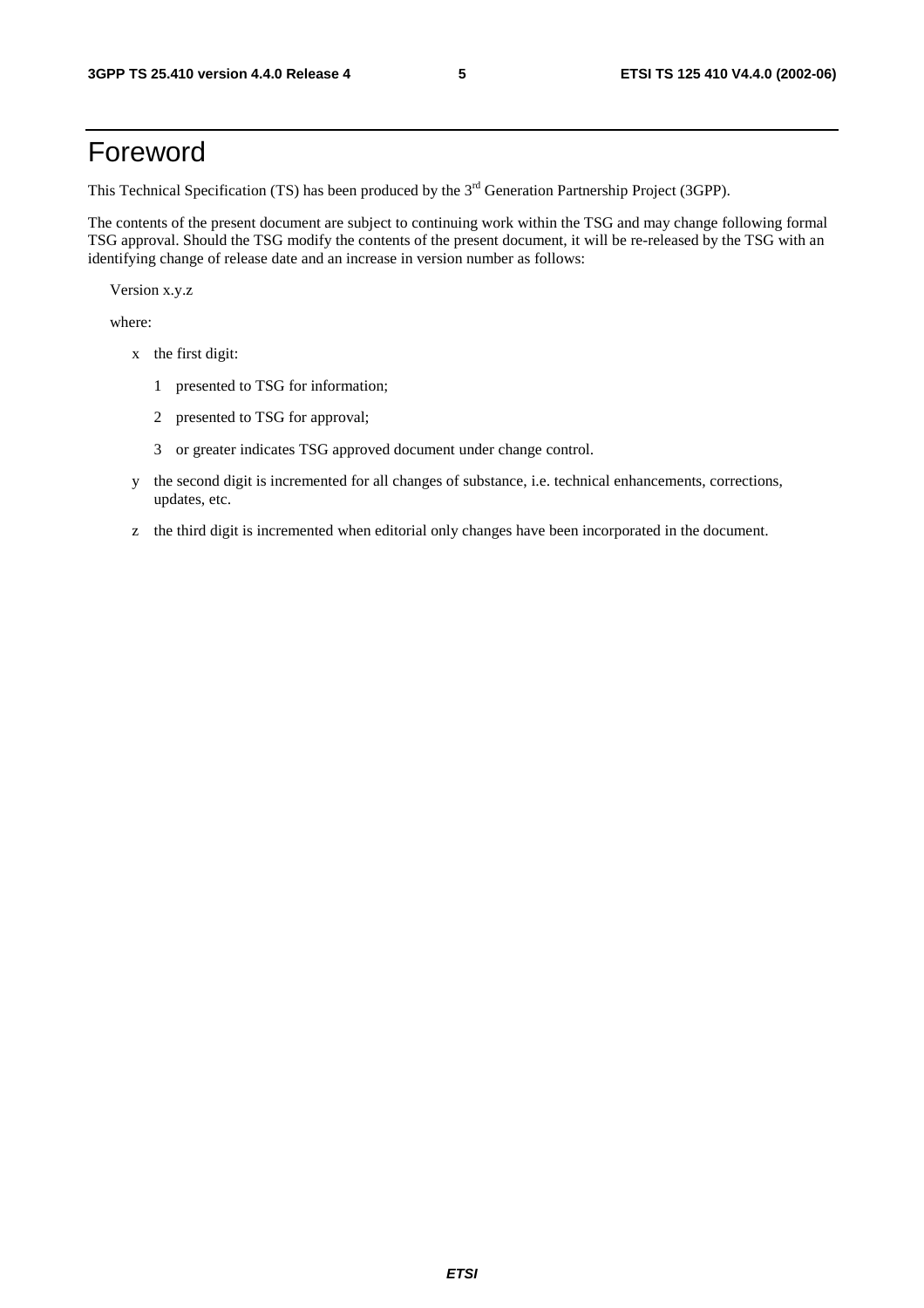### 1 Scope

The present document is an introduction to the 3GPP TS 25.41x series of Technical Specifications that define the Iu interface for the interconnection of Radio Network Controller (RNC) component of the UMTS Terrestrial Radio Access Network (UTRAN) to the Core Network of the UMTS system.

## 2 References

The following documents contain provisions which, through reference in this text, constitute provisions of the present document.

- References are either specific (identified by date of publication, edition number, version number, etc.) or non-specific.
- For a specific reference, subsequent revisions do not apply.
- For a non-specific reference, the latest version applies. In the case of a reference to a 3GPP document (including a GSM document), a non-specific reference implicitly refers to the latest version of that document *in the same Release as the present document*.
- [1] 3GPP TS 25.401: "UTRAN Overall Description".
- [2] 3GPP TR 23.930: "Iu Principles".
- [3] 3GPP TS 23.110: "UMTS Access Stratum Services and Functions".
- [4] 3GPP TS 25.411: "UTRAN Iu Interface Layer 1".
- [5] 3GPP TS 25.412: "UTRAN Iu Interface Signalling Transport".
- [6] 3GPP TS 25.413: "UTRAN Iu Interface RANAP Signalling".
- [7] 3GPP TS 25.414: "UTRAN Iu Interface Data Transport and Transport Signalling"
- [8] 3GPP TS 25.415: "UTRAN Iu Interface User Plane Protocols".
- [9] ITU-T Recommendation Q.711 (07/1996): "Functional description of the signalling connection control part".
- [10] ITU-T Recommendation Q.712 (07/1996): "Definition and function of signalling connection control part messages".
- [11] ITU-T Recommendation Q.713 (07/1996): "Signalling connection control part formats and codes".
- [12] ITU-T Recommendation Q.714 (07/1996): "Signalling connection control part procedures".
- [13] 3GPP TS 23.003: "Numbering, Addressing and Identification".
- [14] 3GPP TS 25.419: "UTRAN Iu Interface: Service Area Broadcast Protocol SABP".
- [15] 3GPP TS 23.153: "Out of Band Transcoder Control; Stage 2".
- [16] ITU-T Recommendation Q.2630.1: "AAL type 2 signalling protocol (Capability Set 1)".
- [17] ITU-T Recommendation Q.2630.2: "AAL type 2 signalling protocol Capability Set 2".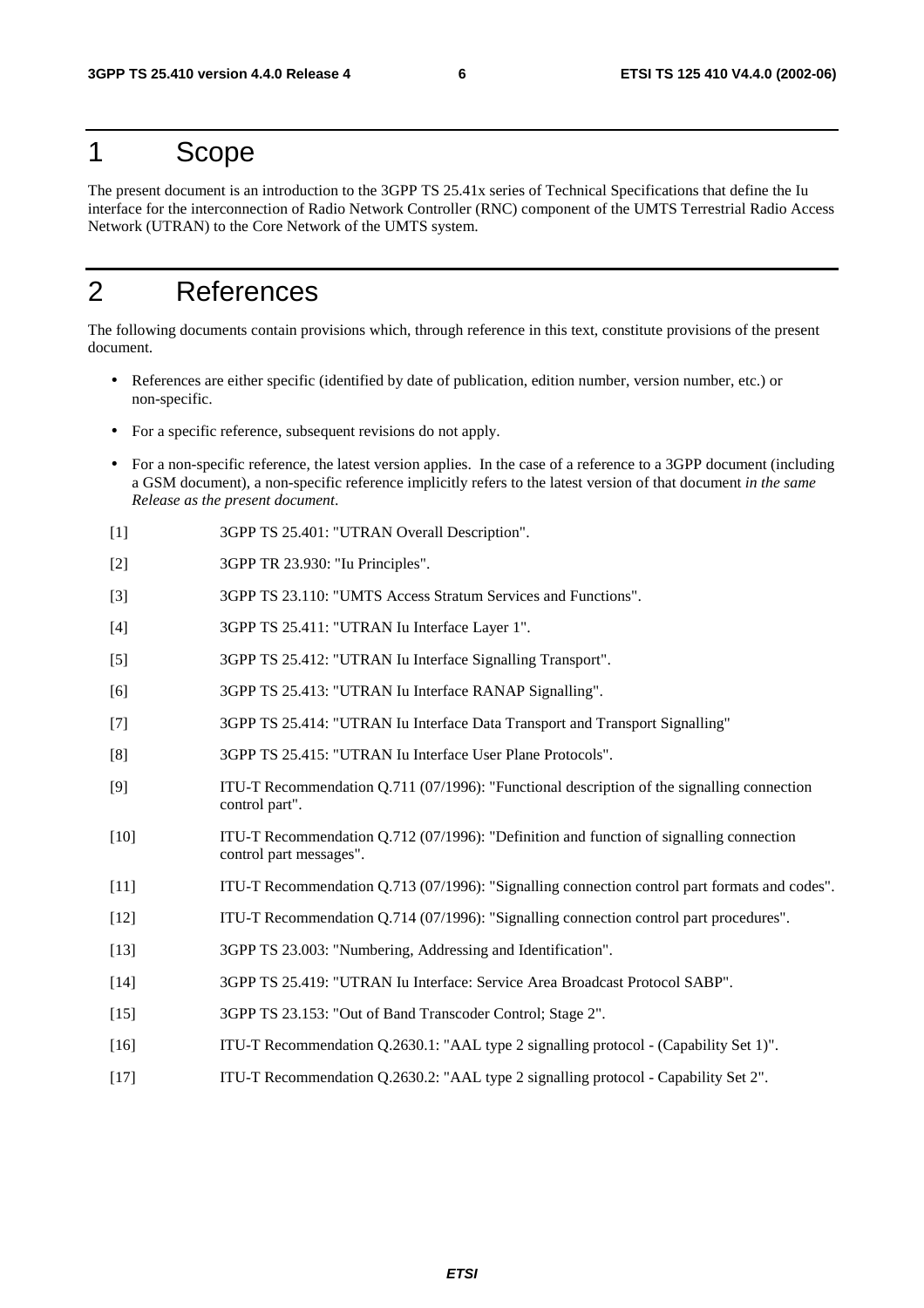## 3 Definitions and abbreviations

## 3.1 Definitions

For the purposes of the present document, the terms and definitions given in [1] apply.

## 3.2 Abbreviations

For the purposes of the present document, the following abbreviations apply:

| 3G-MSC                 | 3 <sup>rd</sup> Generation Mobile Switching Centre   |
|------------------------|------------------------------------------------------|
| 3G-SGSN                | 3 <sup>rd</sup> Generation Serving GPRS Support Node |
| AAL                    | <b>ATM Adaptation Layer</b>                          |
| ATM                    | <b>Asynchronous Transfer Mode</b>                    |
| BC                     | <b>Broadcast</b>                                     |
| <b>BSSMAP</b>          | Base Station Subsystem Management Application Part   |
| <b>CBS</b>             | <b>Cell Broadcast Service</b>                        |
| CC                     | <b>Connection Confirm</b>                            |
| CN                     | <b>Core Network</b>                                  |
| CR                     | <b>Connection Release</b>                            |
| <b>CREF</b>            | <b>Connection Refusal</b>                            |
| <b>CS</b>              | Circuit Switched                                     |
| <b>GT</b>              | Global Title                                         |
| GTP-U                  | <b>GPRS Tunnelling Protocol</b>                      |
| <b>IMSI</b>            | <b>International Mobile Subscriber Identity</b>      |
| $_{\rm IP}$            | <b>Internet Protocol</b>                             |
| <b>ISDN</b>            | <b>Integrated Services Digital Network</b>           |
| LA                     | <b>Location Area</b>                                 |
| <b>NAS</b>             | Non Access Stratum                                   |
| O&M                    | Operation and Maintenance                            |
| <b>PS</b>              | Packet Switched                                      |
| <b>PSTN</b>            | Public Switched Telephone Network                    |
| <b>PVC</b>             | Permanent Virtual Circuit                            |
| QoS                    | Quality of Service                                   |
| RA                     | Routing Area                                         |
| <b>RAB</b>             | Radio Access Bearer                                  |
| <b>RANAP</b>           | Radio Access Network Application Part                |
| <b>RLP</b>             | Radio Link Protocol                                  |
| <b>RNC</b>             | Radio Network Controller                             |
| <b>RNL</b>             | Radio Network Layer                                  |
| <b>RRC</b>             | Radio Resource Control                               |
| SA                     | Service Area                                         |
| SABP                   | Service Area Broadcast Protocol                      |
| SAP                    | <b>Service Access Point</b>                          |
| <b>SCCP</b>            | <b>Signalling Connection Control Part</b>            |
| <b>SPC</b>             | <b>Signalling Point Code</b>                         |
| <b>SRNS</b>            | Serving Radio Network Subsystem                      |
| SSN                    | Sub-System Number                                    |
| SVC                    | <b>Switched Virtual Circuit</b>                      |
| TCP                    | <b>Transmission Control Protocol</b>                 |
| UE                     | <b>User Equipment</b>                                |
| <b>UDP</b>             | <b>User Datagram Protocol</b>                        |
| $\mathbf{U}\mathbf{P}$ | <b>User Plane</b>                                    |
| <b>URA</b>             | <b>UTRAN Registration Area</b>                       |
| <b>UTRAN</b>           | <b>UMTS Terrestrial Radio Access Network</b>         |
| <b>VC</b>              | Virtual Circuit                                      |
|                        |                                                      |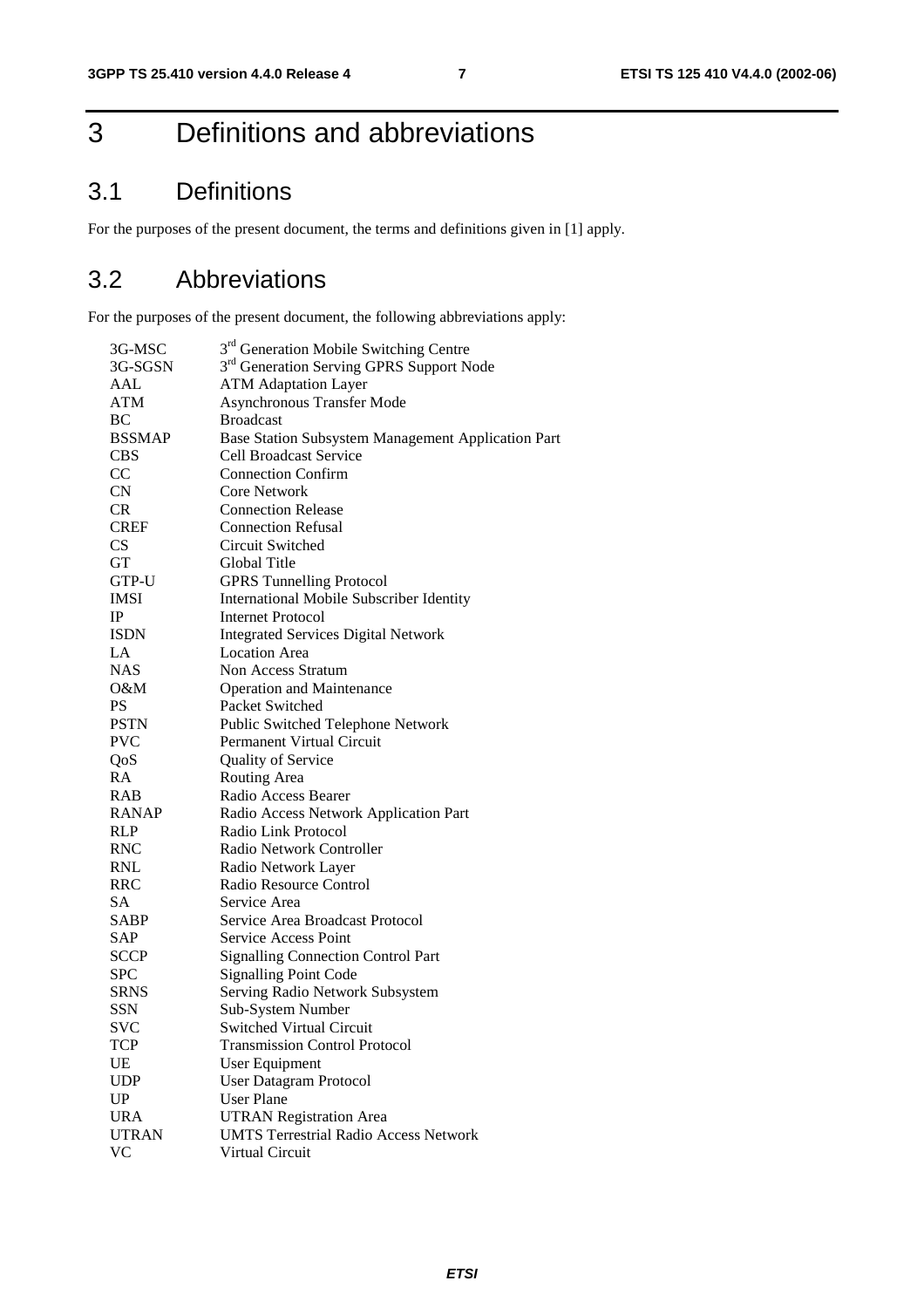## 3.3 Specification Notations

For the purposes of the present document, the following notations apply:

| Procedure | When referring to a procedure in the specification the Procedure Name is written with the first<br>letters in each word in upper case characters followed by the word "procedure", e.g. Radio<br>Network Layer procedures.   |
|-----------|------------------------------------------------------------------------------------------------------------------------------------------------------------------------------------------------------------------------------|
| Message   | When referring to a message in the specification the MESSAGE NAME is written with all letters<br>in upper case characters followed by the word "message", e.g. RADIO LINK SETUP REQUEST<br>message.                          |
| Frame     | When referring to a control or data frame in the specification the CONTROL/DATA FRAME<br>NAME is written with all letters in upper case characters followed by the words "control/data"<br>frame", e.g. DCH transport frame. |

## 4 General Aspects

### 4.1 UTRAN Architecture

#### 4.1.1 Iu Interface Architecture

The overall UMTS architecture and UTRAN architectures are described in [1]. This subclause specifies only the architecture of the Iu interface, and shall not constrain the network architecture of either Core or Radio Access Networks.

The  $I_{\text{u}}$  interface is specified at the boundary between the Core Network and UTRAN. Figure 4.1 depicts the logical division of the  $I_{\mu}$  interface. From the Iu perspective, the UTRAN access point is an RNC.



**Iu Interface**

#### **Figure 4.1: Iu Interface Architecture**

The Iu interface towards the PS-domain of the core network is called Iu-PS, and the Iu interface towards the CS-domain is called Iu-CS. The differences between Iu-CS and Iu-PS are treated elsewhere in the present document. The Iu interface to the Broadcast domain is called Iu-BC.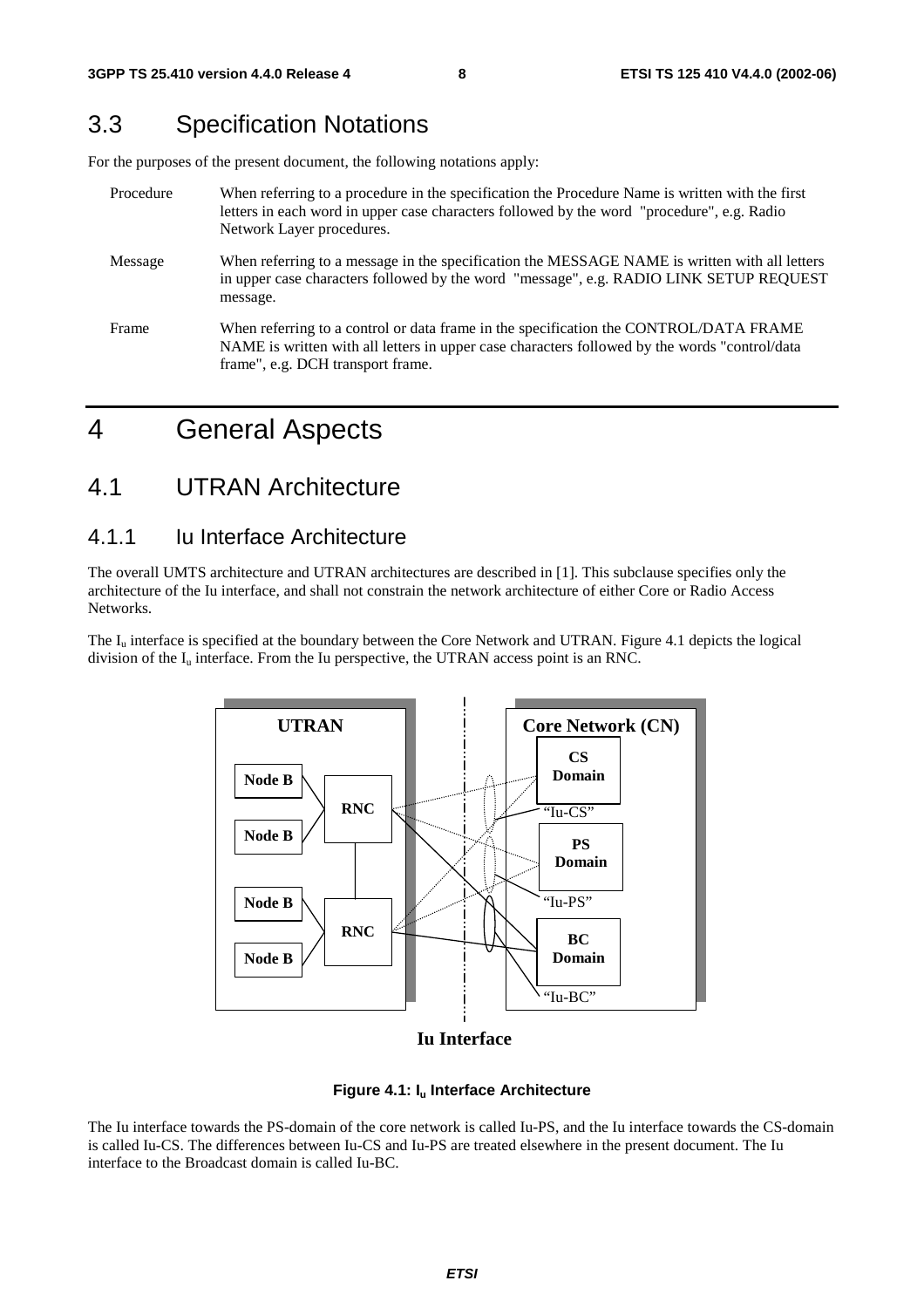There shall not be more than one Iu interface (Iu-PS) towards the PS-domain from any one RNC. Each RNC shall not have more than one Iu interface (Iu-CS) towards its default CN node within the CS domain, but may also have further Iu interfaces (Iu-CS) towards other CN nodes within the CS domain. (See [6] for definition of Default CN node.) These further Iu interfaces (Iu-CS) shall only be used as a result of intra-MSC inter-system handover or SRNS relocation, in the case the anchor CN node directly connects to the target RNC. There shall not be more than one Iu interface (Iu-BC) from an RNC towards the Broadcast domain.

In the separated core network architecture, this means that there shall be separate signalling and user data connections towards the PS and CS domains – this applies in both transport and radio network layers.

In the combined architecture, there shall be separate connections in the user plane towards the PS and CS domains (in both transport and radio network layers). In the control plane, there shall be separate SCCP connections to the two logical domains.

In either architecture, there can be several RNCs within UTRAN and so UTRAN may have several  $I<sub>u</sub>$  access points towards the Core Network. As a minimum, each Iu access point (in UTRAN or CN) shall independently fulfil the requirements of the relevant Iu specifications (25.41x series – see clause 7).

#### 4.1.2 Iu connection principles

The Iu interface has a hierarchical architecture where one higher layer entity controls several lower layer entities. The hierarchy for the CN - UTRAN signalling connection end points is described below:

- Each CN Access Point may be connected to one or more UTRAN Access Points.
- For the PS domain, each UTRAN Access Point shall not be connected to more than one CN Access Point.
- For the CS domain, each UTRAN Access Point may be connected to one or more CN Access Points.
- For the BC domain, each UTRAN Access Point may be connected to one CN Access Point only.

### 4.2 Iu Interface General Principles

From a UTRAN perspective, maximising the commonality of the various protocols that flow on the Iu interface is desirable. This means at the minimum that:

- A common set of radio access bearer services will be offered by UTRAN to the Core Network nodes, regardless of their type (e.g. 3G-MSC or 3G-SGSN).

There will be a common functional split between UTRAN and the Core Network nodes, regardless of their type (e.g. 3G-MSC or 3G-SGSN).

Signalling in the radio network control plane shall not depend on the specific choice of transport layers.

### 4.3 I<sub>u</sub> Interface Specification Objectives

The following objectives are partly derived from [2].

The  $I_u$  interface shall be specified such that it can support:

- the interconnection of RNCs with Core Network Access Points within a single PLMN.
- the interconnection of RNCs with Core Network Access Points irrespective of the manufacturer of any of the elements.
- all UMTS services.

The I<sub>u</sub> interface shall facilitate the use of the same RNC, MSC or SGSN in all PLMNs.

The I<sub>u</sub> interface shall facilitate the sharing of transport technology between Iu-PS and Iu-BC.

The  $I_{\text{u}}$  interface shall allow interworking to the GSM Core Network.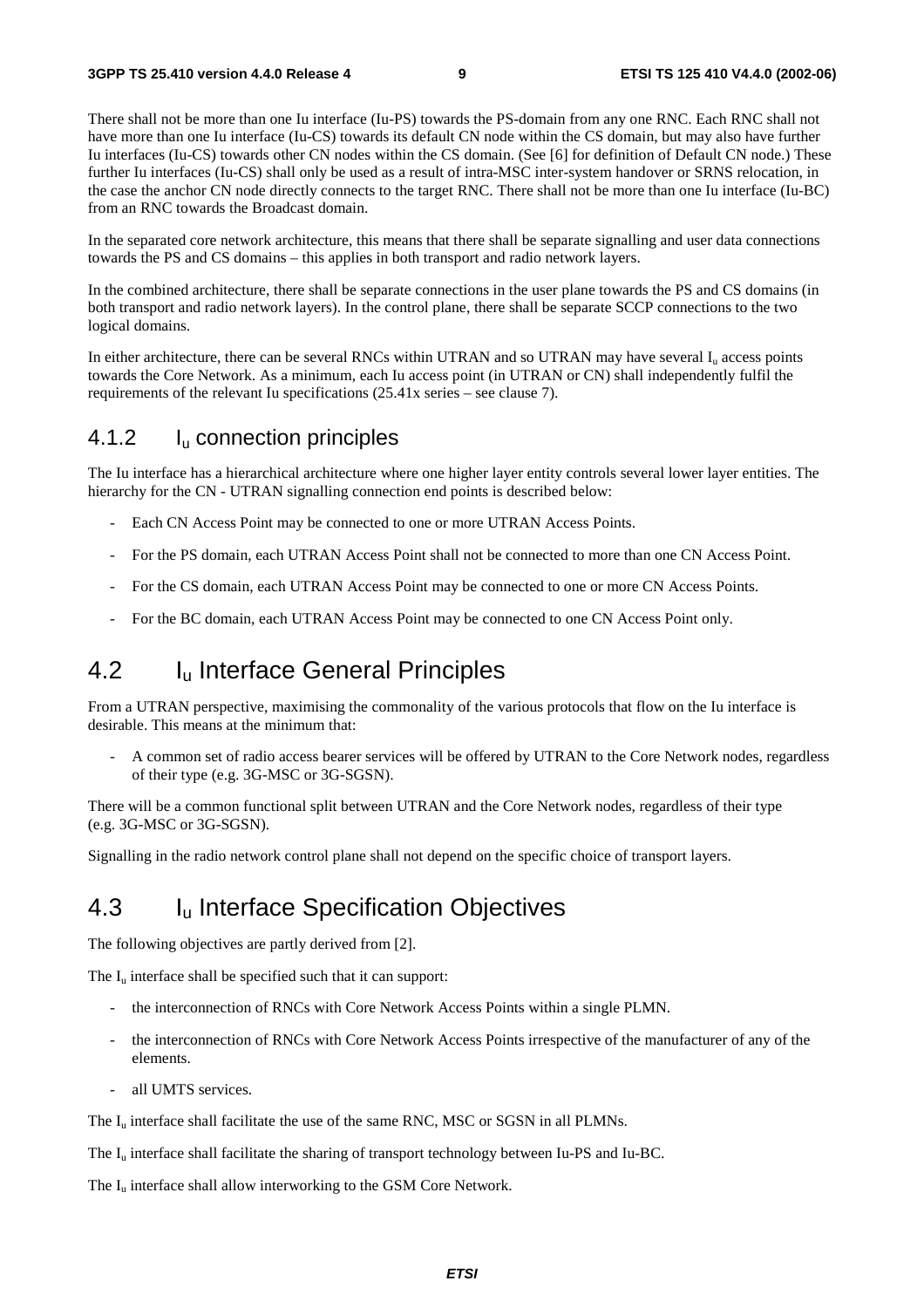#### **3GPP TS 25.410 version 4.4.0 Release 4 10 ETSI TS 125 410 V4.4.0 (2002-06)**

Independence between the protocol layers and between control and user planes shall be maintained on the Iu interface.

The  $I<sub>u</sub>$  interface shall allow independent evolution of technologies within the Core, Radio Access and Transport Networks.

The  $I_{\text{u}}$  interface shall allow separate evolution of O&M facilities.

The  $I_{\text{u}}$  interface shall be standardised as an open and multi-vendor interface.

The Iu interface specifications shall facilitate the migration of some services from the CS-domain to the PS-domain. In particular, the RANAP protocol shall be common to both PS and CS domains, and the  $I<sub>u</sub>$  user plane protocol(s) shall be independent of the core network domain (PS or CS), except where a specific feature is only required for one domain.

## 4.4 I<sub>u</sub> Interface Capabilities

The following capabilities are derived from the requirements described in [2].

The  $I_u$  interface supports:

- procedures to establish, maintain and release Radio Access Bearers;
- procedures to perform SRNS relocation, intra-system handover, inter-system handover and inter-system change;
- procedures to support the Cell Broadcast service;
- a set of general procedures, not related to a specific UE;
- the separation of each UE on the protocol level for user specific signalling management;
- the transfer of NAS signalling messages between UE and CN;
- location services by transferring requests from the CN to UTRAN, and location information from UTRAN to CN. The location information may comprise a geographical area identifier or global co-ordinates with uncertainty parameters;
- simultaneous access to multiple CN domains for a single UE;
- mechanisms for resource reservation for packet data streams.

### 4.5 Iu Interface Characteristics

### 4.5.1 Use of Transport Network User Plane as Signalling Bearer

- 4.5.1.1 Use of SCCP
- 4.5.1.11 **General**

The SCCP is used to support signalling messages between the CNs and the RNC. One user function of the SCCP, called Radio Access Network Application Part (RANAP), is defined. The RANAP uses one signalling connection per active UE and CN for the transfer of layer 3 messages.

Both connectionless and connection-oriented procedures are used to support the RANAP. TS 25.413 explains whether connection oriented or connectionless services should be used for each layer 3 procedure.

RANAP may use SSN, SPC and/or GT and any combination of them as addressing schemes for the SCCP. Which of the available addressing scheme to use for the SCCP is an operator matter.

When GT addressing is utilised, the following settings shall be used:

SSN Indicator  $= 1$  (RANAP SSN as defined in [13] shall always be included).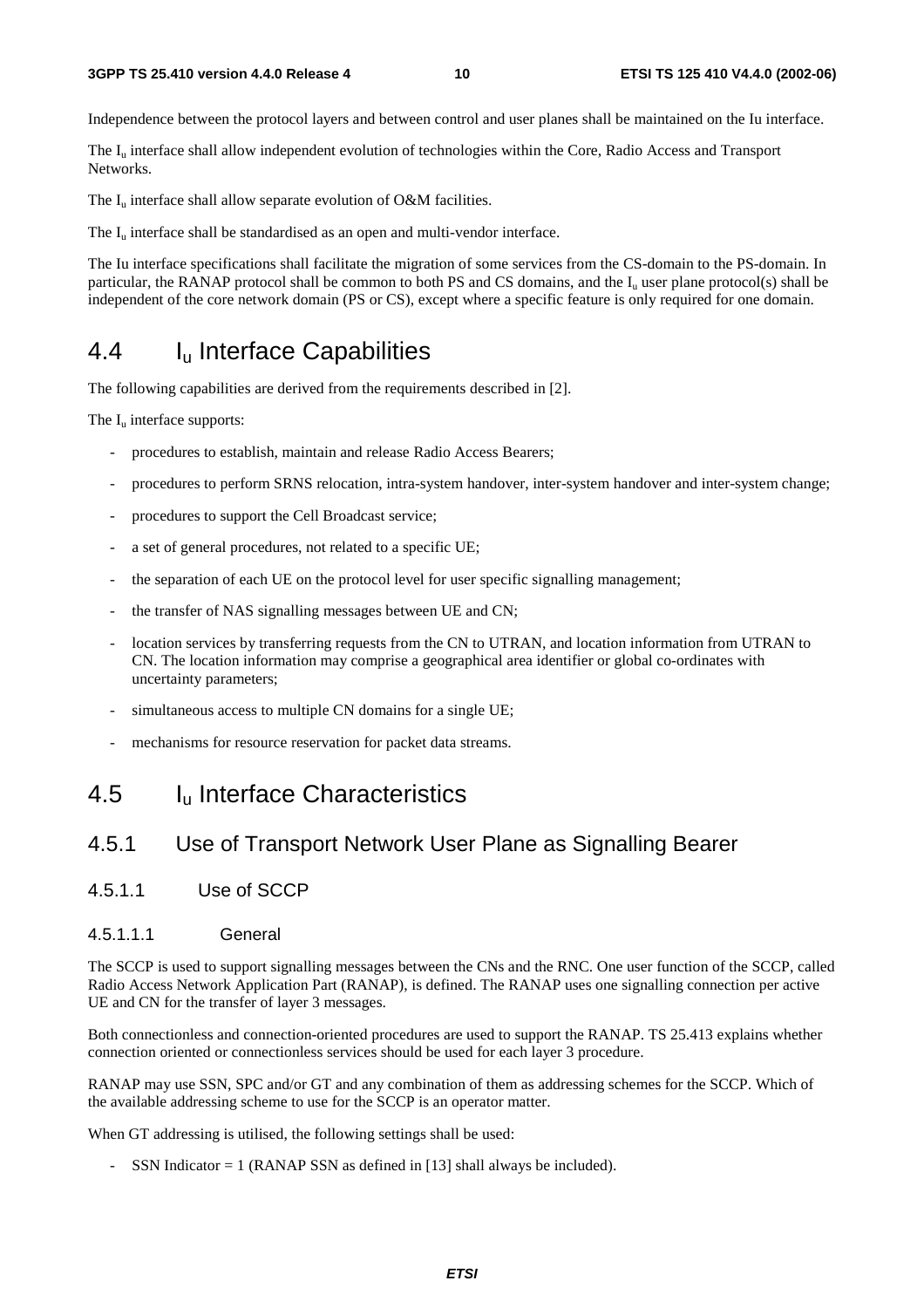- Global Title Indicator = 0100 (GT includes translation type, numbering plan, encoding scheme and nature of address indicator).
- Translation Type =  $0000 0000$  (not used).
- Numbering Plan =  $0001$  (E.163/4).
- Nature of Address Indicator =  $000\,0100$  (International Significant Number).
- Encoding Scheme  $= 0001$  or 0010 (BCD, odd or even).
- Routing indicator =  $0$  or 1 (route on GT or PC/SSN).

When used, the GT shall be the E.164 address of the relevant node.

The following subclauses describe the use of SCCP connections for RANAP transactions. Subclause 4.5.1.2 describes the connection establishment procedures. Subclause 4.5.1.3 describes the connection release procedures. Subclause 4.5.1.4 describes abnormal conditions.

#### 4.5.1.1.2 SCCP Connection Establishment procedure

A new SCCP connection is established when information related to the communication between a UE and the network has to be exchanged between RNC and CN, and no SCCP connection exists between the CN and the RNC involved, for the concerned UE.

Various SCCP connection establishment cases have to be distinguished:

- i) RNC Initiated SCCP Signalling Connection;
- ii) CN Initiated SCCP Signalling Connection.

The above cases are the only cases currently identified for SCCP connection establishment. Others may emerge in the future.

#### 4.5.1.1.2.1 Establishment procedure in case i

The SCCP signalling connection establishment is initiated, by the RNC, at the reception of the first layer 3 non access stratum message from the UE.

#### **Initiation**

The RNC sends SCCP CONNECTION REQUEST message to the Core Network. A RANAP message is included in the user data field of the SCCP CONNECTION REQUEST message.

#### **Termination**

- **successful outcome** 
	- The SCCP CONNECTION CONFIRM message, which may optionally contain a connection oriented RANAP message in the user data field, is returned to the RNC.
- **unsuccessful outcome** 
	- If the SCCP signalling connection establishment fails, an SCCP CONNECTION REFUSAL message will be sent back to the RNC. This message may contain a RANAP message in the user data field.

For more information on how the RANAP procedure Initial UE Message is handled, please see the elementary procedure Initial UE Message in TS 25.413 [6].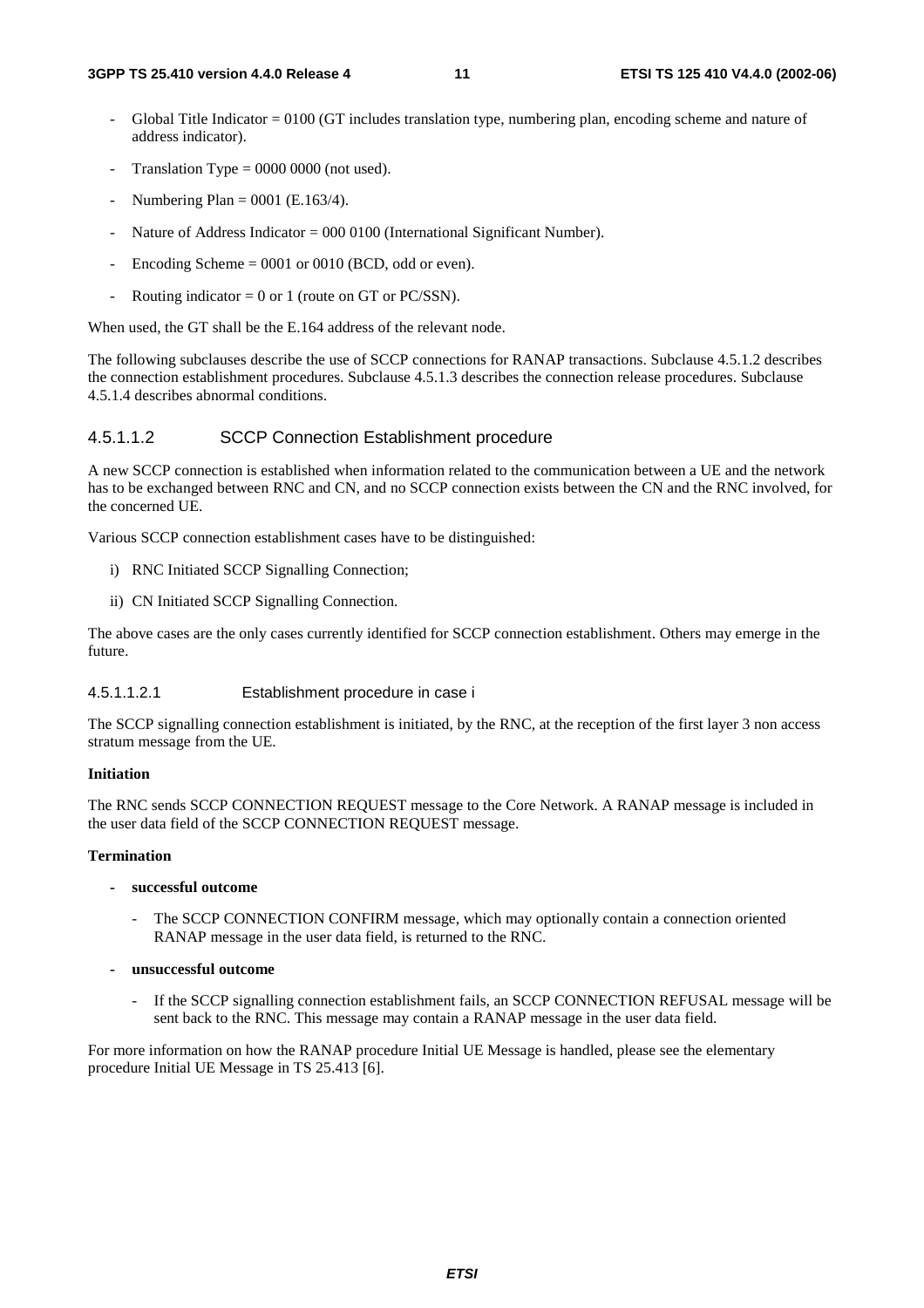RNC CN CR {SSN=RANAP, a1=x, RANAP message} -------------------------------------------> CC {a1=y,a2=x, RANAP message or no user data} <----------------------------------------- or CREF{a2=x, RANAP message or no user data} <----------------------------------------- a1 = source local reference, a2 = destination local reference, x = SCCP connection reference at the RNC, y = SCCP connection reference at the CN.

#### **Figure 4.2: Setting-up of RNC Initiated SCCP Signalling Connection**

#### 4.5.1.1.2.2 Establishment procedure in case ii

The SCCP signalling connection establishment is initiated, by the Core Network, in connection with performing a Relocation.

#### **Initiation**

The Core Network initiates the connection establishment by sending an SCCP CONNECTION REQUEST message to the RNC. Optionally, a RANAP message may be included in the user data field of the SCCP CONNECTION REQUEST message.

#### **Termination**

- **successful outcome** 
	- The SCCP CONNECTION CONFIRM message, which may optionally contain a connection oriented RANAP message in the user data field, is returned to the Core Network.
- **unsuccessful outcome** 
	- If the SCCP signalling connection establishment fails, an SCCP CONNECTION REFUSAL message will be sent back to the Core Network. This message may contain a RANAP message in the user data field.

RNC CN CR {SSN=RANAP, a1=y,RANAP message or no user data} <----------------------------------------- CC {a1=x, a2=y, RANAP message or no user data} ------------------------------------------> or CREF{a2=y, RANAP message or no user data} ------------------------------------------> a1 = source local reference, a2 = destination local reference, x = SCCP connection reference at the RNC, y = SCCP connection reference at the CN.

#### **Figure 4.3: Setting-up of CN Initiated SCCP Signalling Connection**

#### 4.5.1.1.3 SCCP Connection Release procedure

This procedure is always initiated at the Core Network side in normal release case.

An SCCP connection is released when the CN realises that a given signalling connection is no longer required.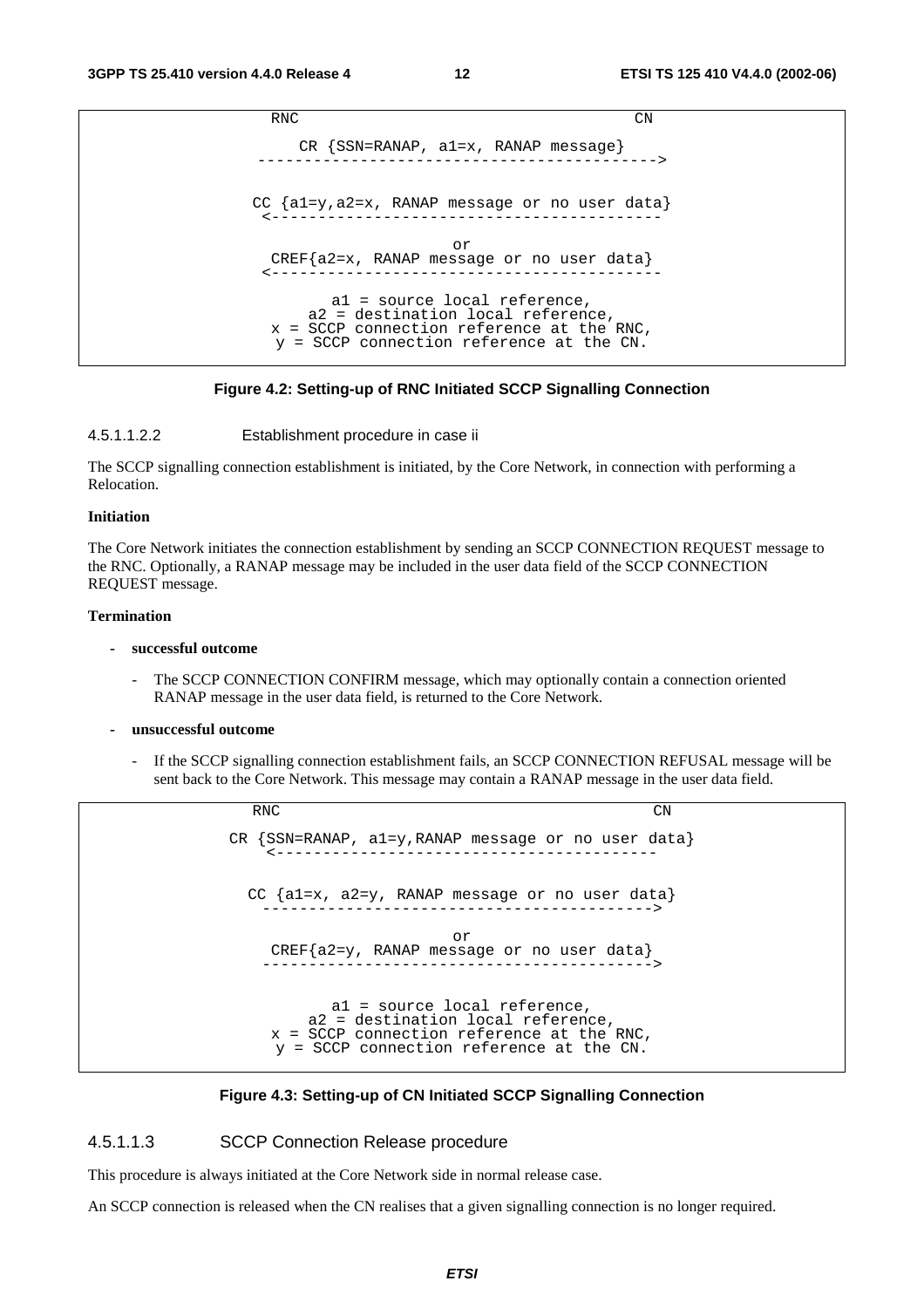#### **3GPP TS 25.410 version 4.4.0 Release 4 13 ETSI TS 125 410 V4.4.0 (2002-06)**

The CN sends a SCCP RELEASED message.

The procedure may be initiated at the Core Network side and the RNC side in any abnormal release case.

#### 4.5.1.1.4 General SCCP Abnormal Conditions

If a user-out-of-service information or signalling-point-inaccessible information is received by the RANAP, no new attempt to establish SCCP connections towards the affected point code will be started until the corresponding user-inservice information or signalling-point-accessible information is received.

When a user-out-of-service information or signalling-point-inaccessible is received by the RNC, an optional timer may be started. When the timer expires, all the SCCP connections towards the affected point code will be released. When the user-in-service or signalling-point-accessible is received, the timer is stopped.

If for any reason an SCCP connection is released, the optional timer expires or a connection refusal is received while any of the RANAP procedures are being performed or while a dedicated resource is still allocated, the following actions are taken:

#### **At RNC:**

- Any RNC procedure relating to that connection is abandoned.
- The UTRAN resources allocated to the connection are released.

#### **At Core Network:**

The resources associated with the SCCP connection are cleared as soon as possible.

#### 4.5.1.2 Use of MTP3b

- For a given MSC, the RNC shall be able to access RANAP and ALCAP either under the same MTP3b destination point code, or under different point codes;
- For a given RNC, the MSC shall be able to access RANAP and ALCAP either under the same MTP3b destination point code, or under different point codes.

### 4.5.2 Use of Transport Network User Plane as User Data Bearer

#### 4.5.2.1 Use of AAL2

AAL2 is used as the user data bearer towards the CS domain.

Q.2630.2 is used as the protocol for dynamically setup AAL-2 connections over Iu towards the CS domain. Q.2630.2 adds new optional capabilities to Q.2630.1.

#### 4.5.2.2 Use of GTP-U

GTP-U is used as the user data bearer towards the PS domain.

RANAP Signalling is used to establish, modify and release the GTP-U tunnels towards the PS domain.

### 4.5.3 Use of Transport Network User Plane on Iu-BC

TCP/IP is used as the bearer for the radio network layer protocol over  $I_n$ -BC.

The TCP connection is normally established by the CN using standard TCP procedures.

A new TCP connection is established by the RNC only when there is information (e.g. failure or restart indications) that needs to be sent from RNC to the CN, and there is no existing TCP connection. The RNC shall establish the connection using standard TCP procedures.

The node that established the connection shall release the TCP connection.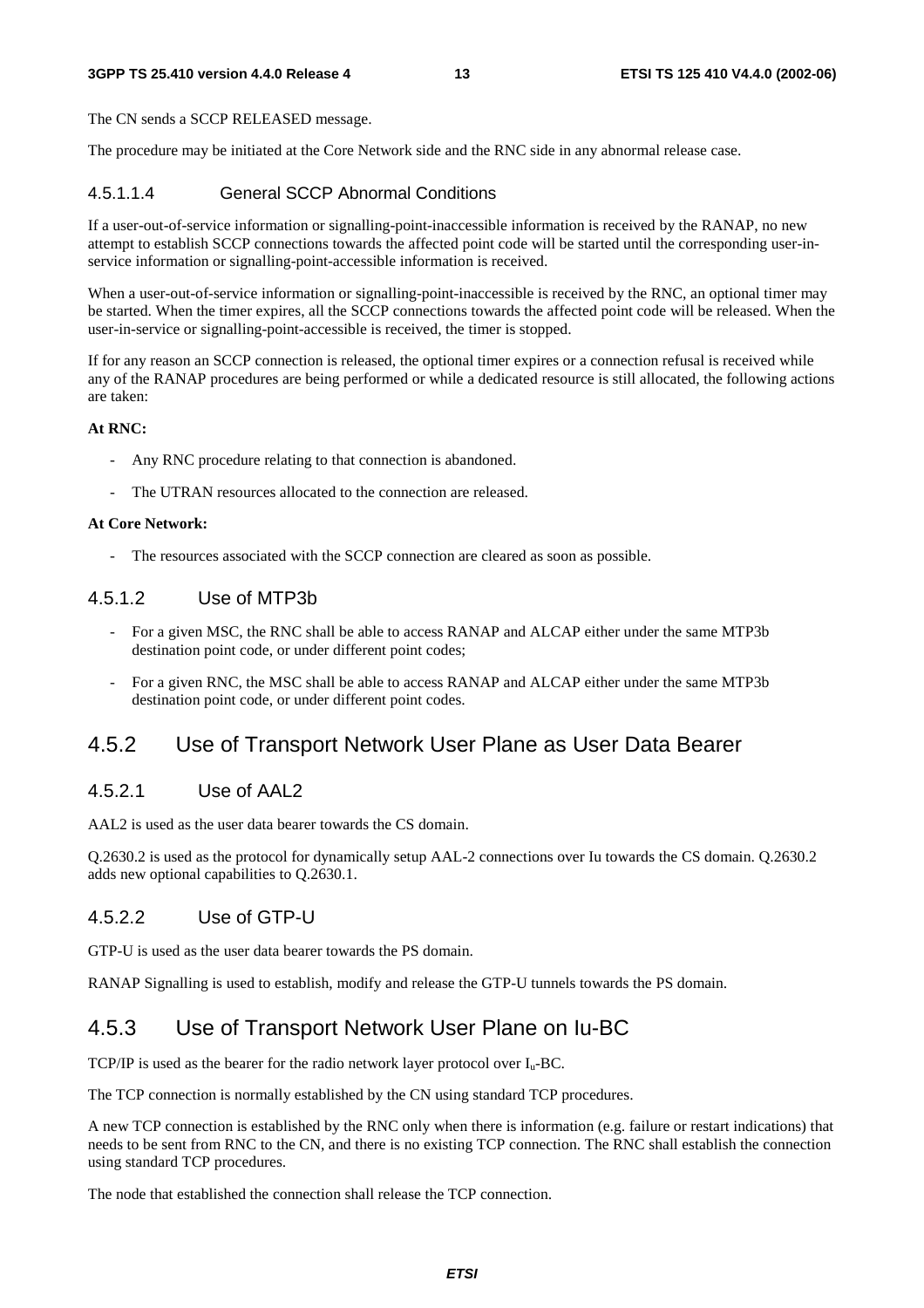## 5 Functions of the  $I_u$  Interface Protocols & Functional Split

## 5.1 General

This subclause defines the functional split between the core network and the UMTS radio access network. In addition, the possible interaction between the functions is defined. The functional split is shown in table 5.1.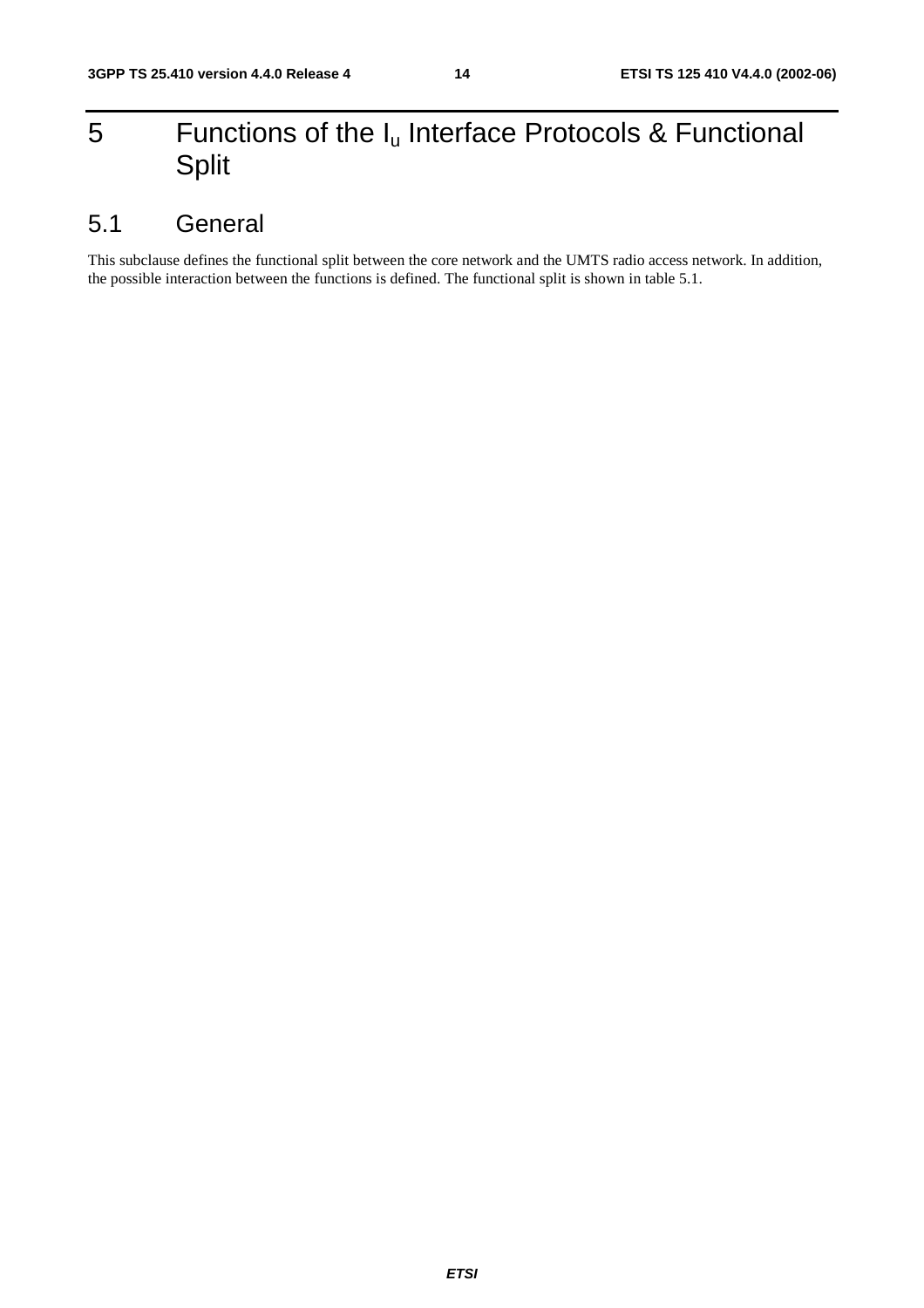| <b>Function</b>                                      | <b>UTRAN</b>                        | <b>CN</b>                           |
|------------------------------------------------------|-------------------------------------|-------------------------------------|
| <b>RAB management functions:</b>                     |                                     |                                     |
| RAB establishment, modification and release          |                                     | х                                   |
| RAB characteristics mapping $I_u$ transmission       | $\frac{x}{x}$                       |                                     |
| bearers                                              |                                     |                                     |
| RAB characteristics mapping Uu bearers               | $\overline{\mathsf{X}}$             |                                     |
| RAB queuing, pre-emption and priority                | $\overline{\mathsf{x}}$             | х                                   |
|                                                      |                                     |                                     |
| <b>Radio Resource Management functions:</b>          |                                     |                                     |
| Radio Resource admission control                     | $\frac{\text{X}}{\text{X}}$         |                                     |
| <b>Broadcast Information</b>                         |                                     | Χ                                   |
| Iu link Management functions:                        |                                     |                                     |
| I <sub>u</sub> signalling link management            | Χ                                   | Χ                                   |
| ATM VC management                                    | X                                   | Χ                                   |
| AAL2 establish and release                           |                                     | $\overline{\mathsf{X}}$             |
| AAL5 management                                      | $\frac{\overline{x}}{\overline{x}}$ | $\overline{\mathsf{x}}$             |
| GTP-U Tunnels management                             | $\overline{\mathsf{x}}$             | Χ                                   |
| <b>TCP Management</b>                                | $\overline{\mathsf{x}}$             | $\overline{\mathsf{x}}$             |
| <b>Buffer Management</b>                             | X                                   |                                     |
|                                                      |                                     |                                     |
| Iu U-plane (RNL) Management:                         |                                     |                                     |
| I <sub>u</sub> U-plane frame protocol management     |                                     | X                                   |
| I <sub>u</sub> U-plane frame protocol initialization | X                                   |                                     |
|                                                      |                                     |                                     |
| <b>Mobility management functions:</b>                |                                     |                                     |
| Location information reporting                       | Χ                                   | х                                   |
| Handover and Relocation                              |                                     |                                     |
| Inter RNC hard HO, lur not used or not available     | X                                   | $\frac{X}{X}$                       |
| Serving RNS Relocation (intra/inter MSC)             | $\overline{\mathsf{x}}$             |                                     |
| Inter system hard HO (UMTS-GSM)                      | $\overline{\mathsf{x}}$             | $\overline{\mathsf{X}}$             |
| Inter system Change (UMTS-GSM)                       | X                                   | $\frac{\overline{x}}{\overline{x}}$ |
| Paging Triggering                                    |                                     |                                     |
|                                                      |                                     |                                     |
| <b>Security Functions:</b><br>Data confidentiality   |                                     |                                     |
| Radio interface ciphering                            |                                     |                                     |
| Ciphering key management                             | Χ                                   | х                                   |
| User identity confidentiality                        | Χ                                   | $\overline{\mathsf{x}}$             |
| Data integrity                                       |                                     |                                     |
| Integrity checking                                   | X                                   |                                     |
| Integrity key management                             |                                     | Χ                                   |
|                                                      |                                     |                                     |
| <b>Service and Network Access functions:</b>         |                                     |                                     |
| CN Signalling data                                   | $\overline{\mathsf{X}}$             | Χ                                   |
| Data Volume Reporting                                | $\overline{\mathsf{x}}$             |                                     |
| <b>UE Tracing</b>                                    | $\overline{\mathsf{x}}$             | Х                                   |
| Location reporting                                   | $\overline{\mathsf{x}}$             | $\overline{\mathsf{x}}$             |
|                                                      |                                     |                                     |
| I <sub>u</sub> Co-ordination functions:              |                                     |                                     |
| Paging co-ordination                                 | X                                   | X                                   |

#### **Table 5.1: Iu interface functional split**

## 5.2 RAB management Functions

### 5.2.1 RAB establishment, modification and release function

The RAB, Radio Access Bearer, is defined to be set-up between UE and CN. Depending on subscription, service, requested QoS etc. different types of RABs will be used. It is the CN that controls towards the UTRAN the establishment, modification or release of a RAB.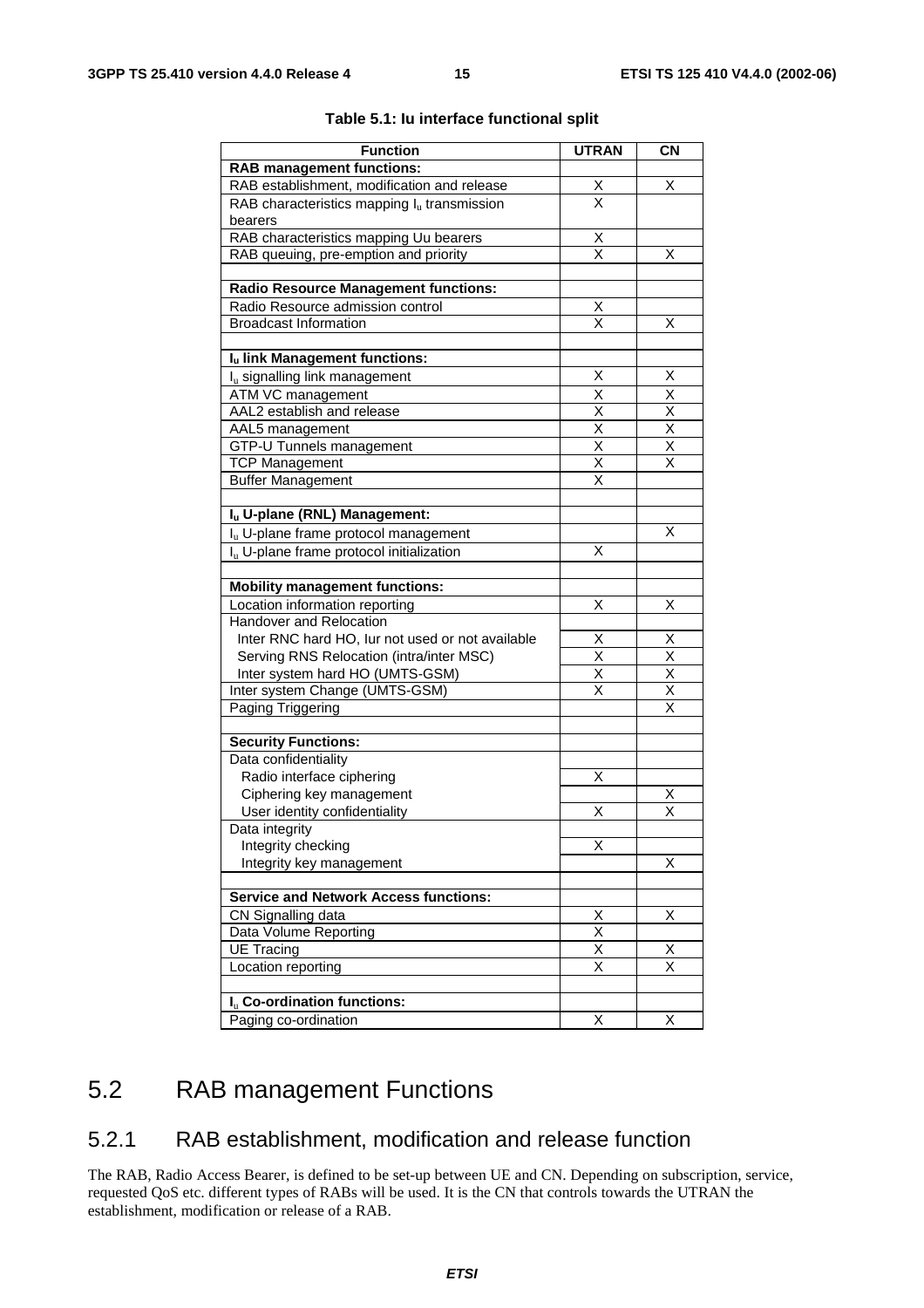The RAB identity is allocated by CN by mapping the value for the NAS Binding information (from the actual protocol IE for the respective CN domain) to the RAB ID as specified in [3]. The RAB identity is globally significant on both the radio bearer and on the Iu bearer for a given UE in a particular CN domain.

RAB establishment, modification and release is a CN initiated function.

RAB establishment, modification and release is a UTRAN executed function.

RAB release request is a UTRAN initiated function, triggered when UTRAN e.g. fails to keep the RAB established with the UE.

#### 5.2.2 RAB characteristics mapping to Uu bearers function

The RAB characteristics mapping function is used to map the radio access bearers to the Uu bearers. The mapping is performed during the establishment of the RAB. UTRAN shall perform the mapping between the bearers.

RAB mapping to Uu transmission bearers is a UTRAN function.

#### 5.2.3 RAB characteristics mapping to Iu transport bearers

The RAB characteristics mapping function is used to map the radio access bearers to the Iu interface transport bearers. The mapping is performed during the establishment of the RAB.

UTRAN shall perform this mapping between the bearers if AAL2 is used, since it is the UTRAN that establishes the AAL2 connections.

In case of RAB towards the PS domain, UTRAN shall perform the mapping between the radio access bearers and the IP layer.

RAB characteristics mapping to Iu transport bearers is a UTRAN function.

#### 5.2.4 RAB queuing, pre-emption and priority function

The allocation/retention priority level of a RAB is determined by the CN based on e.g. subscription information, QoS information etc. Accordingly, the CN shall request RAB establishment or modification with an indication of the priority level and the pre-emption capability of that RAB and the queuing vulnerability. Queuing and resource pre-emption shall be performed by UTRAN accordingly.

RAB queuing, pre-emption and allocation/retention priority handling is a UTRAN controlled function.

RAB queuing, pre-emption and allocation/retention priority setting is a CN function.

#### 5.3 Radio Resource Management over Iu

#### 5.3.1 Radio resource admission control

When UTRAN receives a request to establish or modify a radio access bearer from the CN, the current radio resource situation is analysed and the admission control either accepts or rejects the request. This is called "Radio resource admission control" and is handled by the UTRAN. If the request is queued, it is handled by the RAB queuing, preemption and priority function.

#### 5.3.2 Broadcast information management

This function consists in the broadcast from network toward UE of some information in the coverage area of the whole network or different parts of the network.

There are two kinds of Broadcast information management. UTRAN broadcast information, and Cell Broadcast information management. All UTRAN broadcast information management shall be handled locally within UTRAN. All Cell Broadcast information is controlled by CN and executed by UTRAN.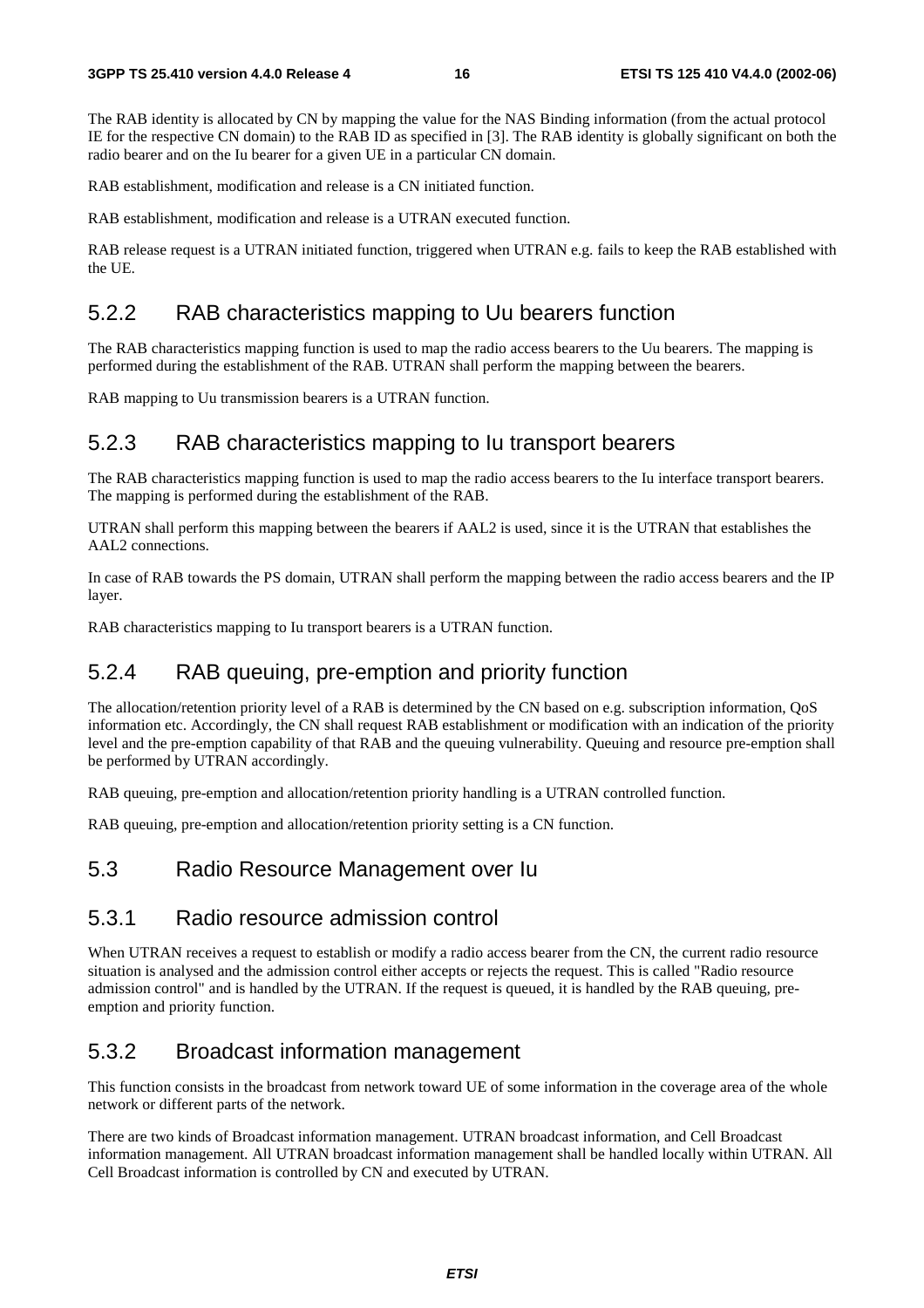## 5.4 Iu link Management functions

### 5.4.1 Iu Signalling Link Management function

The  $I<sub>u</sub>$  signalling link management function provides a reliable transfer of the radio network signalling between UTRAN and CN. Both CN and UTRAN manage the function.

This function is in particular responsible for Iu signalling connection establishment, which can be established either by the CN or the RNC and for  $I_u$  signalling connection release, which is controlled by CN possibly upon UTRAN request.

### 5.4.2 ATM Virtual Connection Management function

This function refers to handling of ATM Virtual Connections (VCs) between CN and UTRAN.

This function shall be used to establish, maintain and release the ATM VCs. For permanent VCs, it is regarded to be an O&M function.

This function also includes the selection of a Virtual Circuit to be used for a particular RAB. The selection of ATM VC upon an Iu radio access bearer service request, shall be done by UTRAN. The selected VC shall fulfil the requirements of the request. The VC may consist of several sublinks: such as SCCP connections, AAL2 connections or IP flows.

### 5.4.3 AAL2 connection establish and release function

This function is used to establish and release the AAL type 2 connections between CN and UTRAN upon an Iu radio access bearer service request. Both UTRAN and CN are taking part in the establishment of AAL2 connection. UTRAN shall initiate both establishment and release of AAL2 connections. In abnormal cases, the CN may also initiate release of AAL2 connections. The use of AAL2 for Iu transmission bearers depends on type of CN.

#### 5.4.4 AAL5 management function

AAL5 connections between CN and UTRAN shall be pre-configured at system initialisation. Basic configuration is PVCs. For user data, SVC is possible.

The AAL5 management is a function handled by both the CN and the UTRAN.

### 5.4.5 GTP-U tunnels management function

This function is used to establish and release GTP-U tunnels between CN and UTRAN upon a radio access bearer service request. This involves assigning a tunnel identifier for each direction and the creation of a context containing the tunnel information. The tunnel identifier for the downlink is allocated by the UTRAN, and the tunnel identifier for the uplink is allocated by the CN. Both CN and UTRAN should maintain the context. The use of GTP-U for  $I<sub>u</sub>$  transport bearers depends on type of CN.

### 5.4.6 TCP Management Function

This function is used to establish and release the TCP connections between CN and UTRAN over  $I_{u}$ -BC.

The TCP management function exists in both UTRAN and CN.

### 5.4.7 Buffer Management

Congestion control shall be performed over the Iu user plane using buffer management and no flow control.

This function includes buffers to store received packet data units that at reception can not be processed due to e.g. congestion. In UTRAN, there must be a buffer management function handling received packets from the peer CN node.

The used mechanism is not in the scope of the present document and not relevant to be standardised.

Buffer management is a UTRAN function.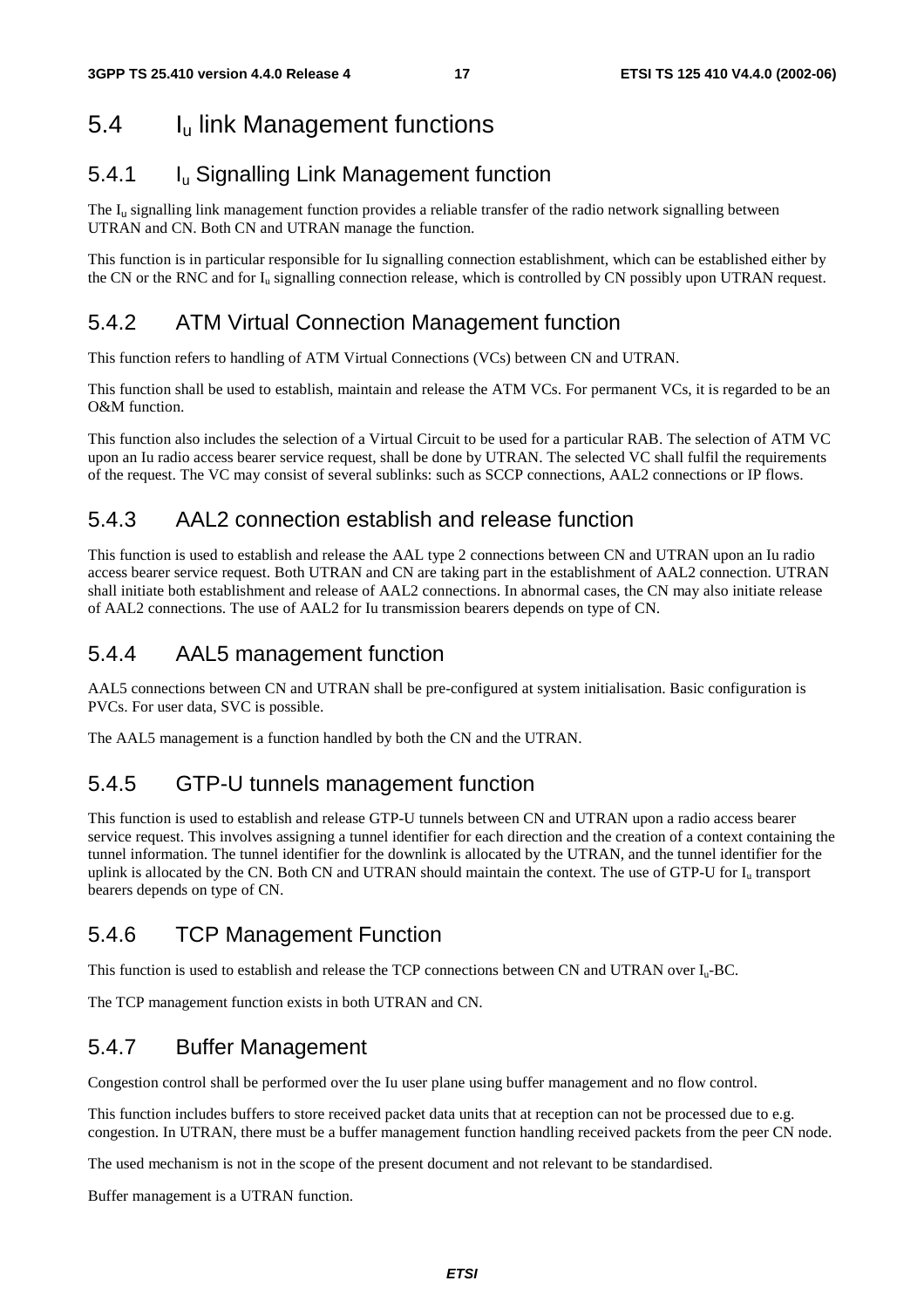## 5.5 Iu U-plane (RNL) Management Functions

### 5.5.1 Iu U-plane frame protocol mode selection function

The  $I_u$  UP in the Radio Network Layer provides modes of operation that can be activated on RAB basis. For a given RAB, the I<sub>u</sub> UP operates either in a Transparent or in Support mode. I<sub>u</sub> U-plane frame protocol mode is selected by the CN. A set of appropriate U-plane version(s) is indicated within RANAP. The final U-plane version is selected during the Iu UP initiation procedure among the indicated version(s).

This function is a CN function.

### 5.5.2 Iu U-plane frame protocol initialisation

 $I_{\rm u}$  U-plane frame protocol is initialised by the UTRAN. In certain cases, as described in [15], the  $I_{\rm u}$  U-plane frame protocol may be initialised by the CN.

### 5.6 Mobility Management Functions

### 5.6.1 Location information update function

Some functionality within the CN, needs information about the present location of an active UE, i.e. a UE with established signalling connection. The Location information update function is used to transfer this information from the UTRAN to the CN. It is the UTRAN responsibility to send this information initially at the signalling connection establishment for a UE and at any change of the UE location as long as the signalling connection exists. For this function, the location information shall be at Location and Routing Area level.

### 5.6.2 Handover and Relocation functions

#### 5.6.2.1 Inter RNC hard HO function, Iur not used or not available

This functionality includes procedures for handover from one RNC to another RNC when Iur interface is not used or is not available, i.e. soft handover is not possible. The connection is switched in the CN, so both UTRAN and CN are involved. Both intra and inter CN entity cases are applicable. This functionality includes also the moving of the Serving RNS functionality from one RNC to another RNC.

#### 5.6.2.2 Serving RNS Relocation function

This functionality allows moving the Serving RNS functionality from one RNC to another RNC, e.g. closer to where the UE has moved during the communication. The Serving RNS Relocation procedure may be applied when active cell management functionality has created a suitable situation for it. Both UTRAN and CN are involved.

#### 5.6.2.3 Inter system Handover (e.g. UMTS-GSM) function

Inter system handover is performed when a mobile hands over between cells belonging to different systems such as GSM and UMTS. For intersystem handover between UMTS and GSM, the GSM procedures are used within the GSM network. Both UTRAN and CN are involved.

NOTE: The GSM BSSMAP procedures are outside the scope of the present document.

### 5.6.2A Inter System Change (e.g. UMTS-GSM) function

Inter system change is performed when a GPRS attached mobile moves from cells belonging to different systems such as GSM and UMTS. For intersystem change between UMTS and GSM, the GPRS procedures are used within the GPRS network. Both UTRAN and CN are involved.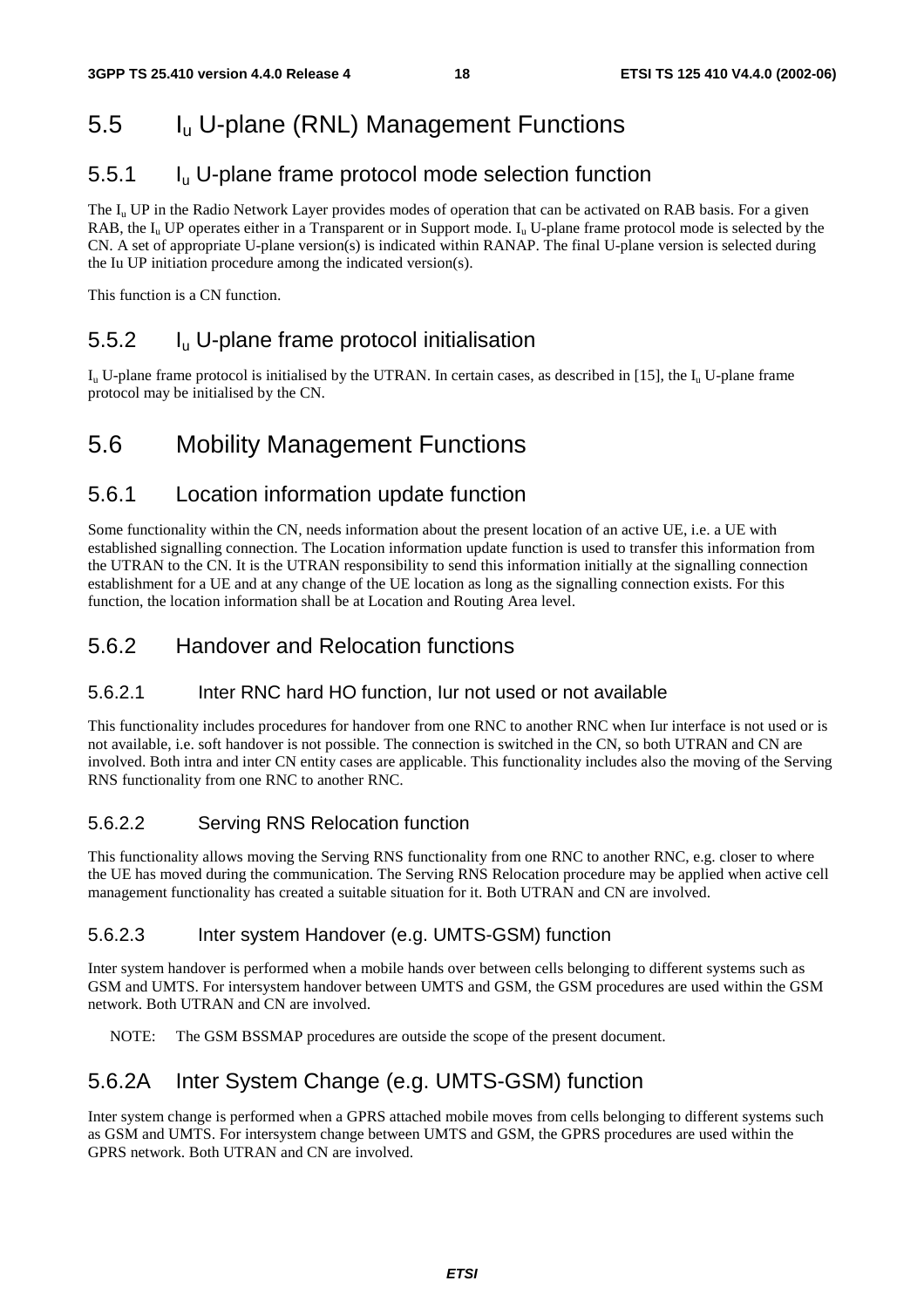### 5.6.3 Paging Triggering

The Core Network shall, when considered necessary, trigger the Location/Routing/RNC Area paging in the UTRAN system.

## 5.7 Security Functions

#### 5.7.1 Data Confidentiality

#### 5.7.1.1 Radio interface ciphering function

The radio interface shall be ciphered upon request of the Core Network. Both Signalling and user data may be subject to ciphering. The ciphering shall be done within UTRAN.

#### 5.7.1.2 Ciphering key management function

The ciphering key and the permitted algorithm shall be supplied by the CN. UTRAN selects the used algorithm.

### 5.7.2 Data integrity

#### 5.7.2.1 Integrity checking

The purpose of the integrity check is to make sure that the signalling continues between the same elements as by authentication. The integrity check shall be done within the UTRAN.

#### 5.7.2.2 Integrity key management

The integrity key and the permitted algorithm shall be supplied by the CN. UTRAN selects the used algorithm.

### 5.8 Service and Network Access Functions

#### 5.8.1 Core Network signalling data transfer function

The NAS CN signalling data such as Call Control (CC), Session Management (SM), Mobility Management (MM), Short Message Services Point to Point and Supplementary Services (SS) shall be transparently conveyed between the CN and the UE. Over the Iu interface, the same Iu interface channel that is used for the UTRAN-CN signalling shall be used.

### 5.8.2 Data Volume Reporting

The data volume reporting function is used to report the volume of unacknowledged data to the CN. The function shall be in the UTRAN and is triggered from the CN.

### 5.8.3 UE Tracing

This feature allows tracing of various events related to the UE and its activities. This is an O&M functionality.

### 5.8.4 Location reporting function

The positioning function performs the determination of the geographical position for an UE. The location reporting function transfers the positioning information between the UTRAN and the CN according to CN commands. This function involves UTRAN and CN.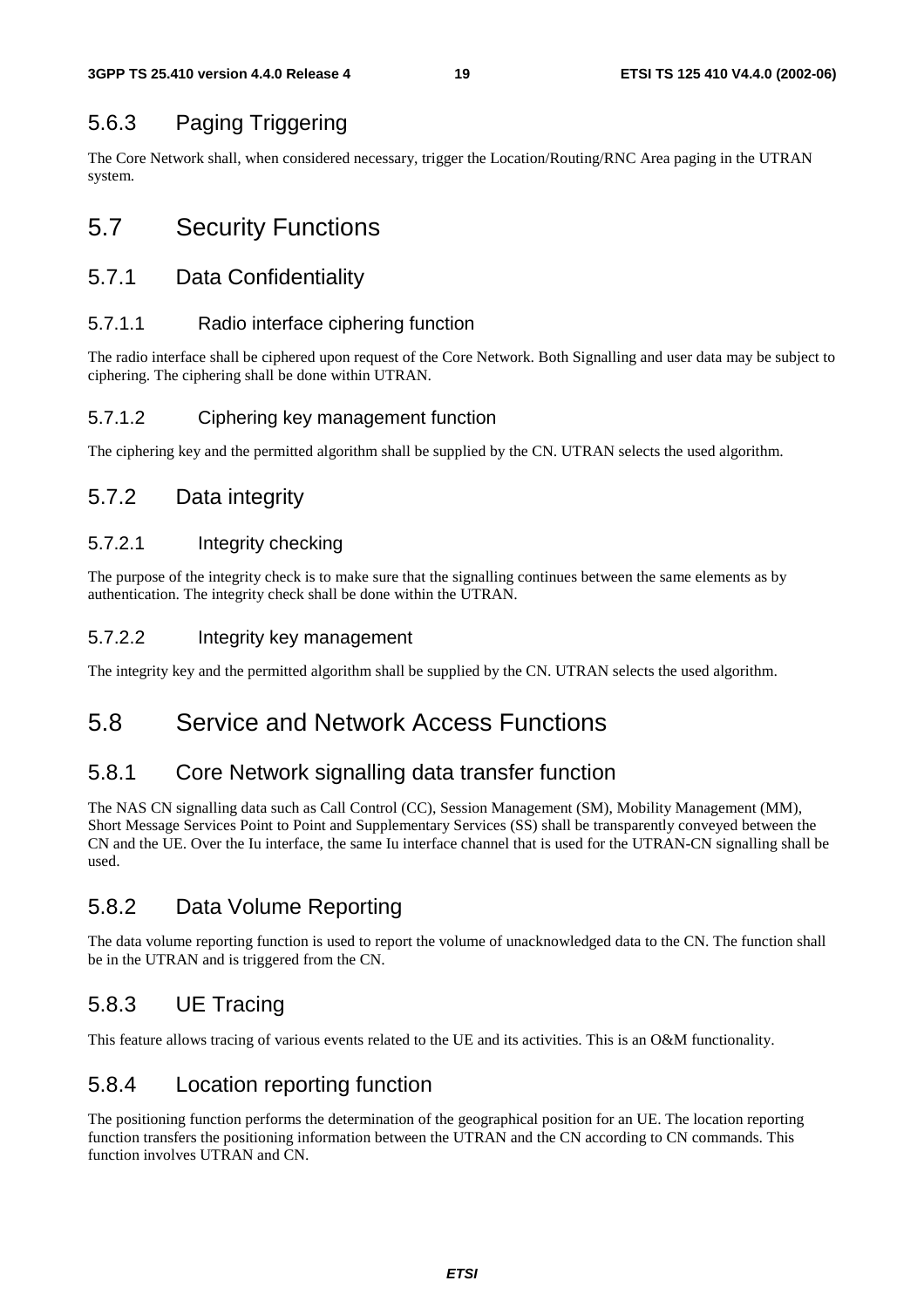## 5.9 Co-ordination Functions

### 5.9.1 Paging Co-ordination function

The two CN domain architecture implies need for a page co-ordination, i.e. handling of page triggered by one CN node when UE has a signalling connection to the other CN node. The paging co-ordination is performed by UTRAN and/or optionally by CN. The Common ID is used for UTRAN paging co-ordination. The CN provides the UTRAN with the Common ID.

The paging co-ordination is a UTRAN function. Optionally the paging co-ordination may be performed in the CN.

## 6 I<sub>u</sub> Interface Protocol Structure

### 6.1 General

The Radio Network signalling over Iu consists of the Radio Access Network Application Part (RANAP). The RANAP protocol consists of mechanisms to handle all procedures between the CN and UTRAN. It is also capable of conveying messages transparently between the CN and the UE without interpretation or processing by the UTRAN.

Over the  $I_u$  interface the RANAP protocol is, e.g. used for:

- Facilitate a set of general UTRAN procedures from the Core Network such as paging -notification as defined by the notification SAP in [3].
- Separate each User Equipment (UE) on the protocol level for mobile specific signalling management as defined by the dedicated SAP in [3].
- Transfer of transparent non-access signalling as defined in the dedicated SAP in [3].
- Request of various types of UTRAN Radio Access Bearers through the dedicated SAP in [3].
- Perform the SRNS Relocation function.

The Radio Access Bearers are provided by the Access Stratum.

Over Iu-BC, a datagram mechanism is used, so there is no clear separation of control and user planes, and the SABP protocol is used for data transfer and signalling.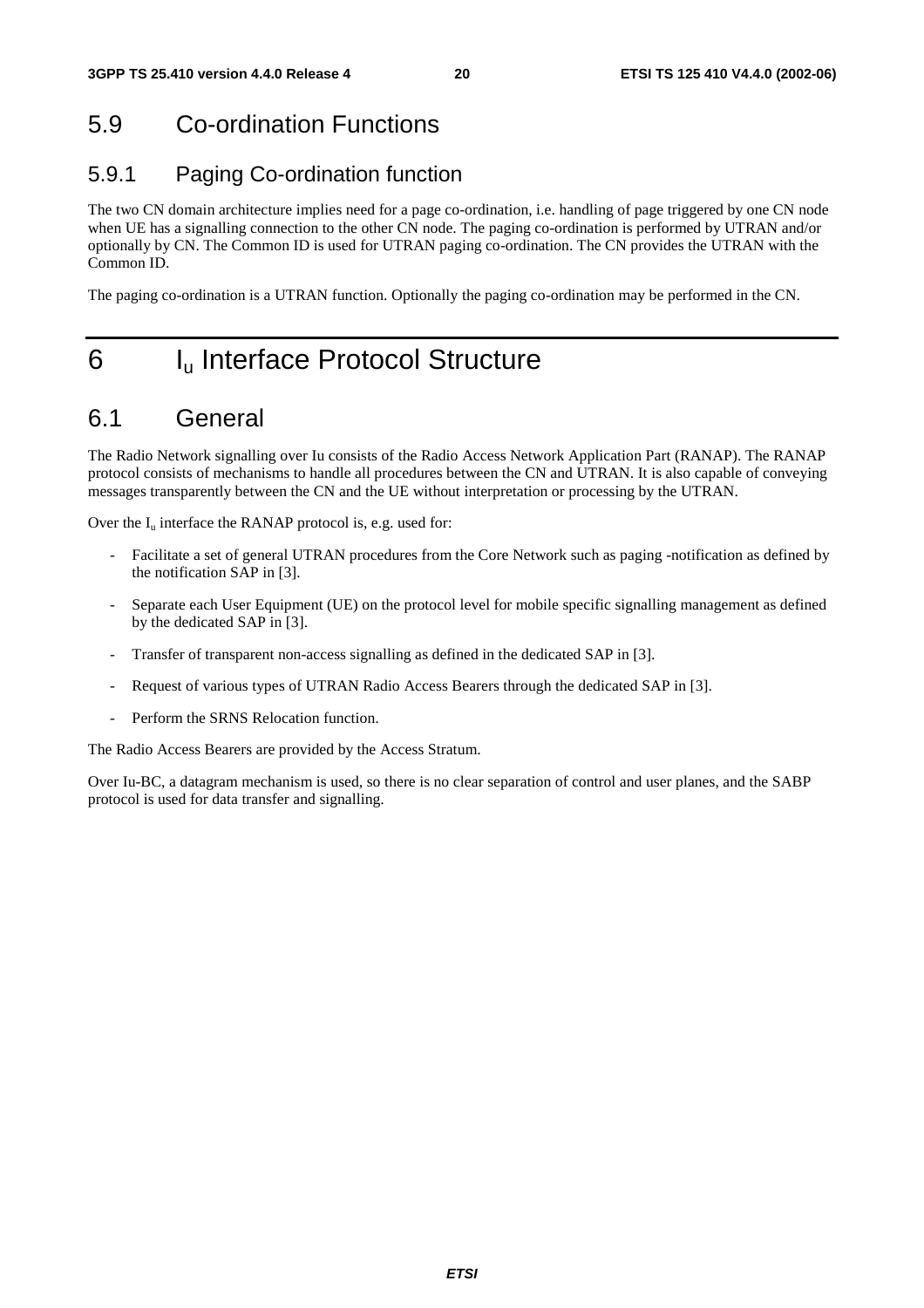## 6.2 Iu-CS

Figure 6.1 shows the protocol structure for  $I_u$ -CS, following the structure described in [1].

|                 |  |                                                                                                           | <b>User Plane</b>                                                              |
|-----------------|--|-----------------------------------------------------------------------------------------------------------|--------------------------------------------------------------------------------|
| <b>RANAP</b>    |  |                                                                                                           | <b>Iu UP Protocol</b><br>Layer                                                 |
|                 |  | <b>Transport Network</b><br>Control Plane<br>Q.2630.2                                                     | Transport Network<br>User   Plane                                              |
|                 |  | Q.2150.1                                                                                                  |                                                                                |
| <b>SSCF-NNI</b> |  | <b>SSCF-NNI</b>                                                                                           |                                                                                |
|                 |  | AAL5                                                                                                      | AAL <sub>2</sub>                                                               |
|                 |  | $\bold{ATM}$                                                                                              |                                                                                |
|                 |  | Physical Layer                                                                                            |                                                                                |
|                 |  | <b>Control Plane</b><br>Transport Network<br>User   Plane<br><b>SCCP</b><br>MTP3b<br><b>SSCOP</b><br>AAL5 | MTP3b<br><b>SSCOP</b><br>$\blacksquare$<br>$\mathbf{I}$<br>. .<br>$\mathbf{L}$ |

**Figure 6.1: Iu –Interface Protocol Structure towards CS Domain**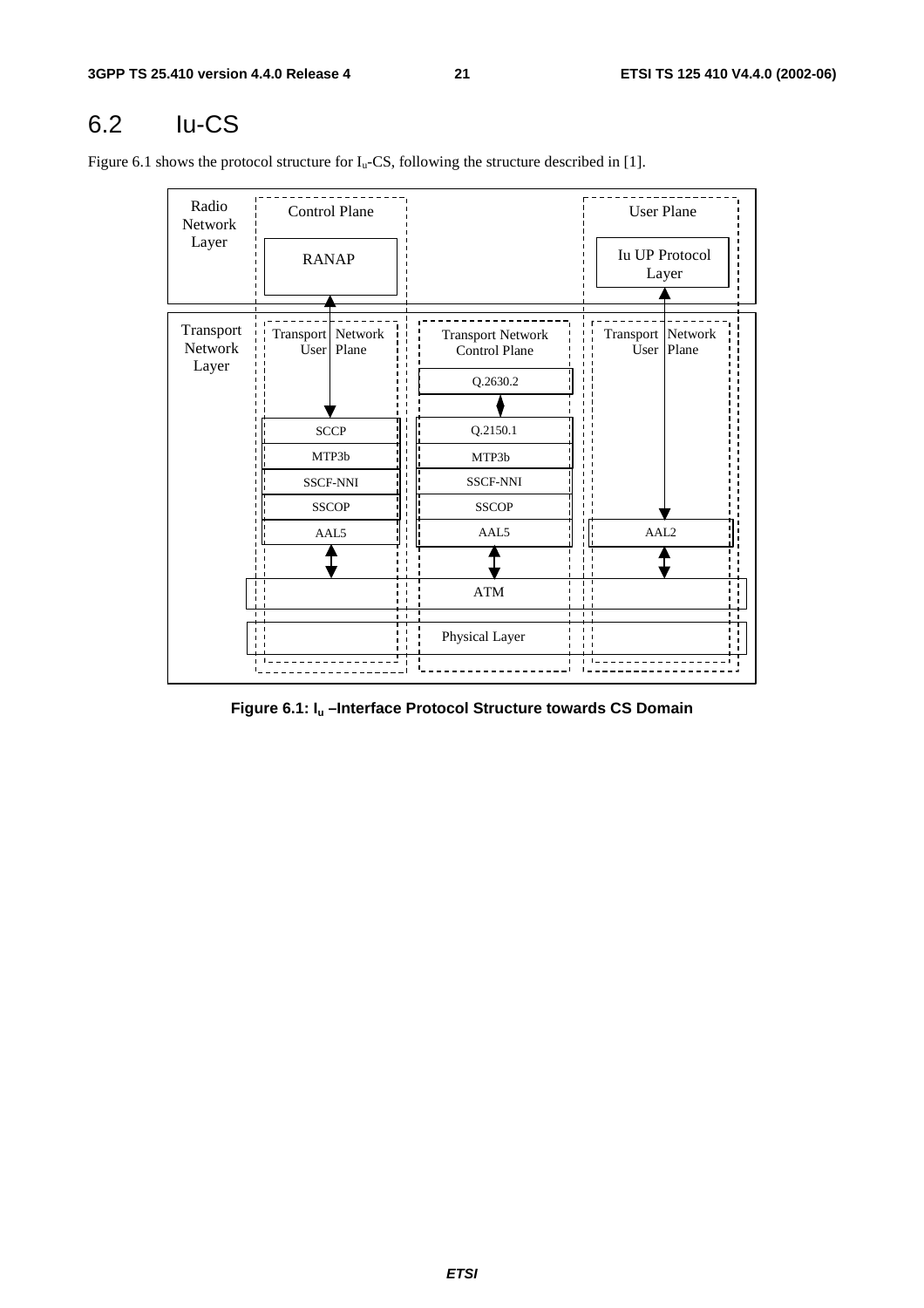## 6.3 Iu-BC

Figure 6.2 shows the protocol structure for the  $I_u$ -BC.



**Figure 6.2: Iu Interface Protocol Structure towards Broadcast Domain**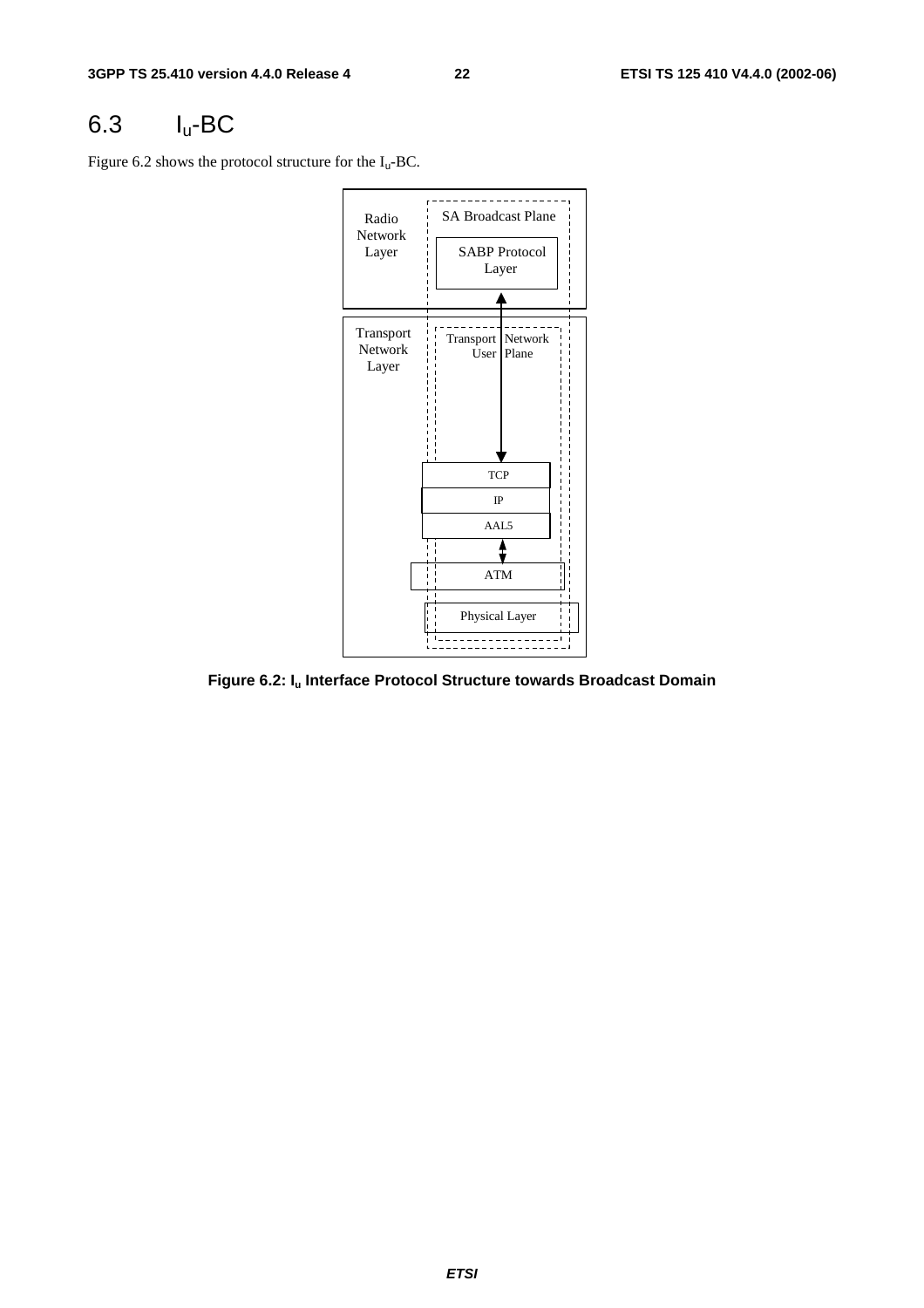## $6.4$  I<sub>u</sub>-PS

<u> 22222222</u> Control Plane (User Plane Radio Network Iu UP Protocol Layer RANAP Layer Transport Transport Network Transport Network Transport Network Network User Plane Control Plane User Plane Layer **SCCP** M3UA MTP3-B GTP-U **SCTP** SSCF-NNI SSCF-NNI UDP IP **SSCOP** IP AAL5 AAL5 ATM ATM Physical Layer Physical Layer

Figure 6.3 shows the protocol structure for Iu-PS, following the structure described in [1].

Figure 6.3: I<sub>u</sub> Interface Protocol Structure towards PS Domain

## 7 Other I<sub>u</sub> Interface Specifications

### 7.1 UTRAN I<sub>u</sub> Interface: Layer 1 (3GPP TS 25.411)

3GPP TS 25.411 [4] specifies the range of physical layer technologies that may be used to support the Iu interface.

### 7.2 UTRAN Iu Interface: Signalling Transport (3GPP TS 25.412)

3GPP TS 25.412 [5] specifies the signalling bearers for the RANAP and transport network control plane protocols for both Iu-PS and Iu-CS.

### 7.3 UTRAN Iu Interface: RANAP Specification (3GPP TS 25.413)

3GPP TS 25.413 [6] specifies the RANAP protocol for radio network control plane signalling over the Iu interface.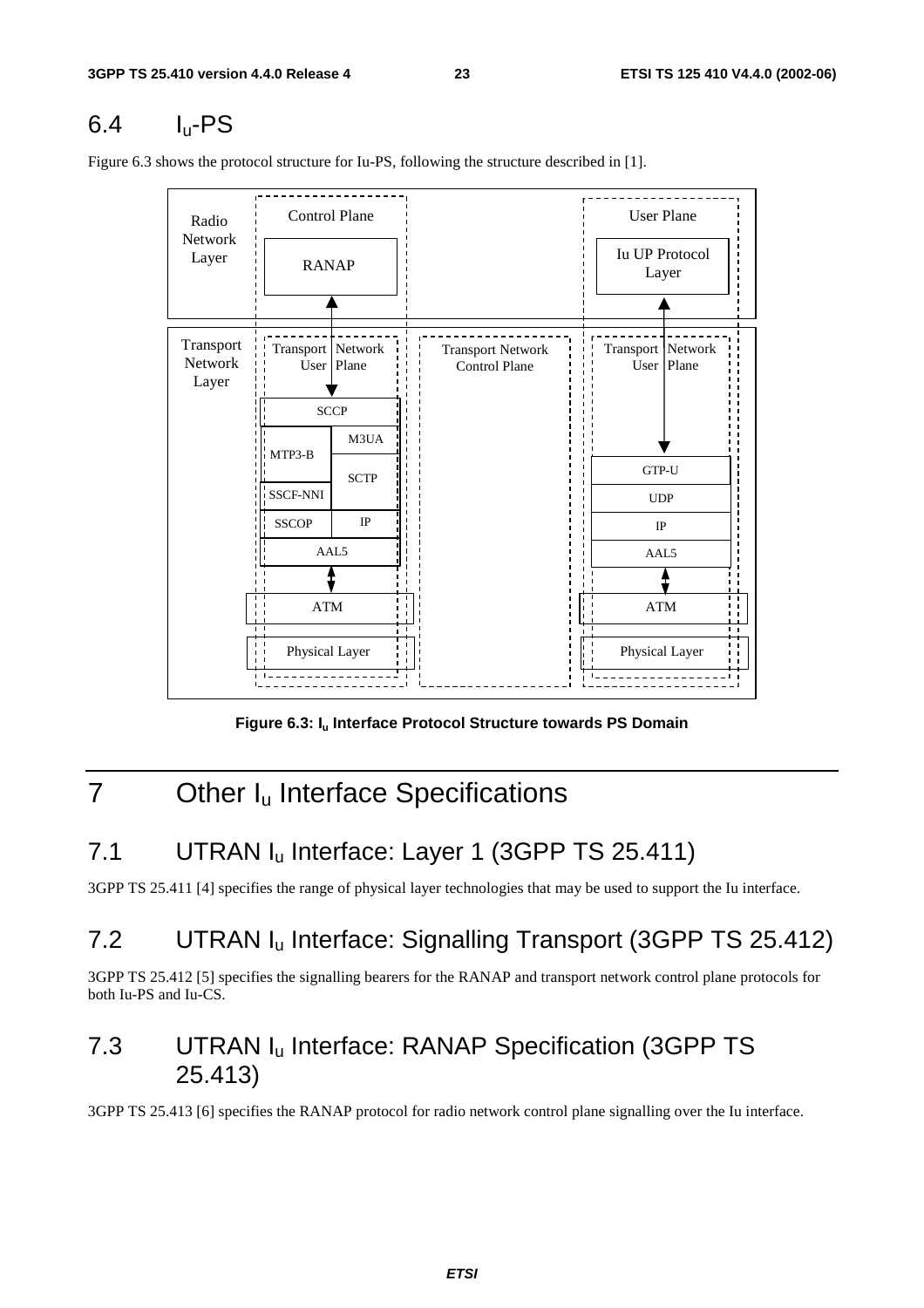### 7.4 UTRAN I<sub>u</sub> Interface: Data Transport and Transport Signalling (3GPP TS 25.414)

3GPP TS 25.414 [7] specifies the transport bearers for the user plane of the Iu interface. It also specifies the protocol used to control these transport bearers.

### 7.5 UTRAN I<sub>u</sub> Interface: CN-UTRAN User Plane Protocol (3GPP TS 25.415)

3GPP TS 25.415 [8] specifies the user plane frame handling protocol for the Iu interface.

## 7.6 UTRAN Iu Interface: Service Area Broadcast Protocol SABP (3GPP TS 25.419)

3GPP TS 25.419 [14] specifies the communication requirements over the Iu interface towards the BC domain.

### 7.7 Summary

The present document, 3GPP TS 25.410, specifies the general aspects and principles of the  $I_u$  interface as a whole.

The relationship between the other technical specifications that define the UTRAN Iu interface is shown in figure 7.1.



#### **Figure 7.1: Summary of Iu Interface Specification Structure**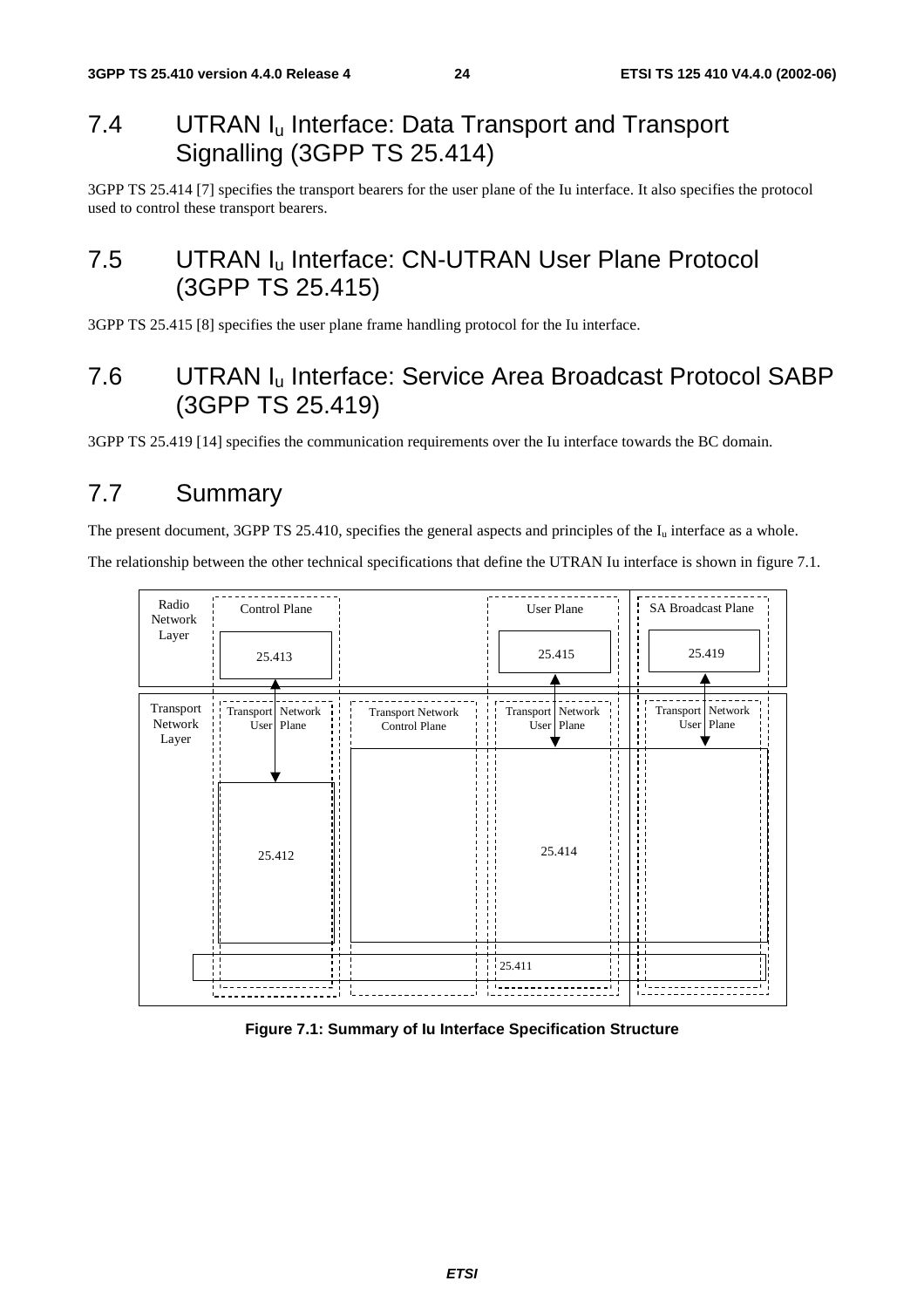## Annex A (informative): Change history

| <b>Change history</b> |         |                          |           |                       |                                                        |  |
|-----------------------|---------|--------------------------|-----------|-----------------------|--------------------------------------------------------|--|
| TSG RAN#              | Version | CR.                      | Tdoc RAN  | <b>New</b><br>Version | Subject/Comment                                        |  |
|                       |         |                          |           |                       |                                                        |  |
| <b>RAN 05</b>         |         |                          |           | 3.0.0                 | Approved at TSG RAN #5 and placed under Change Control |  |
| <b>RAN 06</b>         | 3.0.0   | $\overline{\phantom{0}}$ |           | 3.1.0                 | Approved at TSG RAN #6 and placed under Change Control |  |
| <b>RAN 07</b>         | 3.1.0   | $\overline{\phantom{0}}$ |           | 3.2.0                 | Approved at TSG RAN #7                                 |  |
| <b>RAN 10</b>         | 3.2.0   | 005<br>007<br>800        | RP-000609 | 3.3.0                 | Approved at TSG RAN #10                                |  |
|                       |         |                          |           |                       |                                                        |  |

| <b>Change history</b> |      |                 |           |            |                                                           |            |            |
|-----------------------|------|-----------------|-----------|------------|-----------------------------------------------------------|------------|------------|
| <b>Date</b>           | TSG# | <b>TSG Doc.</b> | <b>CR</b> | <b>Rev</b> | Subject/Comment                                           | <b>Old</b> | <b>New</b> |
| 03/2001               | 11   | RP-010163115    |           |            | Approved at TSG RAN #11 and placed under Change Control   |            | 4.0.0      |
| 06/2001               | 12   | RP-010372 018   |           |            | Approved at TSG RAN #12                                   | 4.0.0      | 4.1.0      |
| 06/2001               | 12   | RP-010391 022   |           |            | Approved at TSG RAN #12                                   | 4.0.0      | 4.1.0      |
| 09/2001               | 13   | RP-0105771020   |           | 4          | Intersystem Change clarifications                         | 4.1.0      | 4.2.0      |
| 09/2001               | 13   | RP-0105931021   |           | 2          | Iu UP version selection                                   | 4.1.0      | 4.2.0      |
| 09/2001               | 13   | RP-0106971009   |           |            | Iu connection principles enhancement, CS domain           | 4.1.0      | 4.2.0      |
| 12/2001               | 14   | RP-010847 024   |           |            | SS7 point codes over lu-cs                                | 4.2.0      | 4.3.0      |
| 12/2001               | 14   | RP-0108471026   |           |            | <b>Iu-BC Connectivity</b>                                 | 4.2.0      | 4.3.0      |
| 12/2001               | 14   | RP-010847 028   |           |            | SCCP Connection Release Initiated by RNC in Abnormal case | 4.2.0      | 4.3.0      |
| 12/2001               | 14   | RP-0108471031   |           |            | Addition of "Specification Notations" Section             | 4.2.0      | 4.3.0      |
| 12/2001               | 14   | RP-010870 029   |           |            | Confusing use of "per CN Domain"                          | 4.2.0      | 4.3.0      |
| 06/2002               | 16   | RP-0204051038   |           |            | Correction of TNL Release                                 | 4.3.0      | 4.4.0      |

**ETSI**